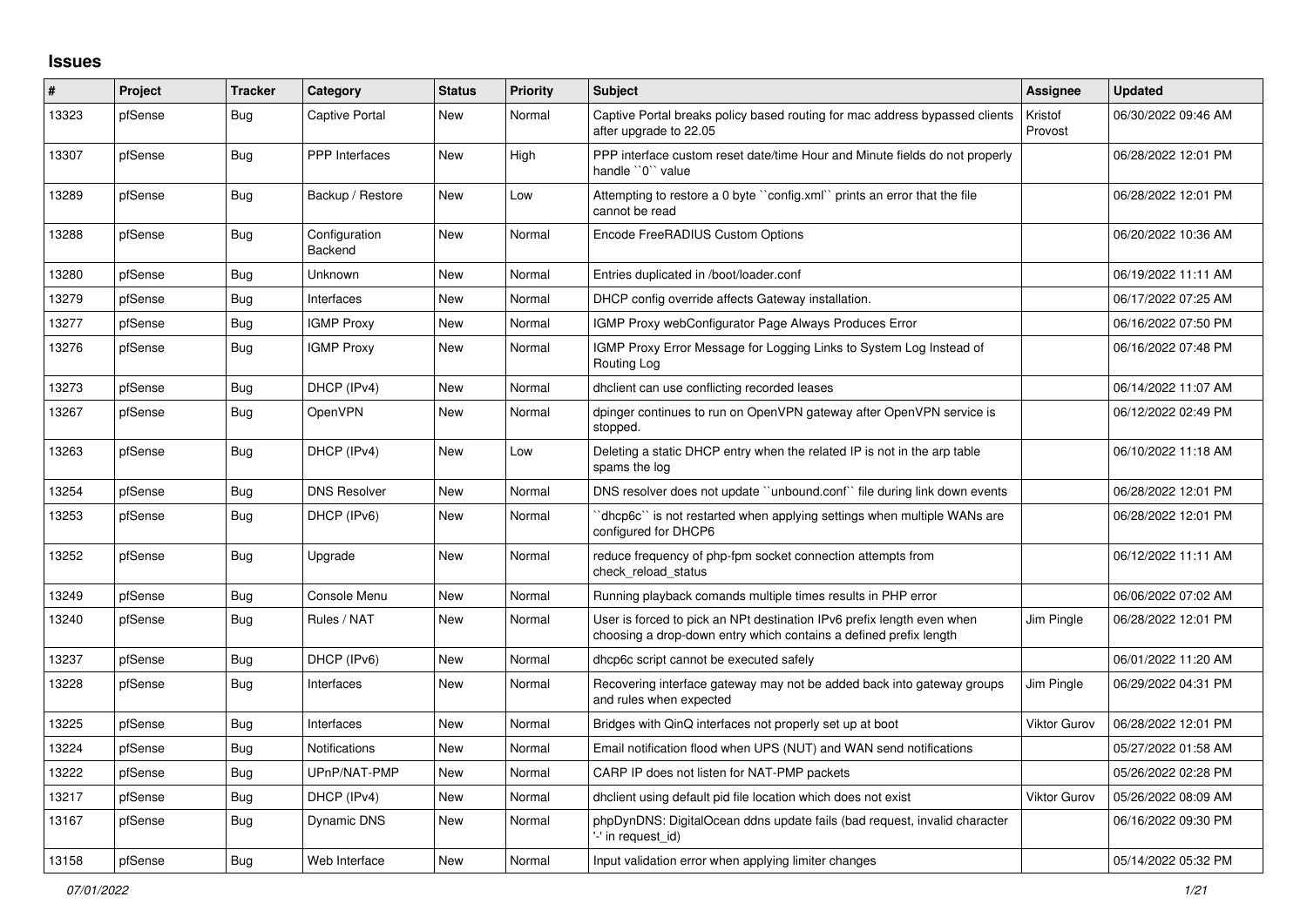| ∦     | Project | <b>Tracker</b> | Category                                 | <b>Status</b> | <b>Priority</b> | <b>Subject</b>                                                                                                                      | <b>Assignee</b>     | <b>Updated</b>      |
|-------|---------|----------------|------------------------------------------|---------------|-----------------|-------------------------------------------------------------------------------------------------------------------------------------|---------------------|---------------------|
| 13144 | pfSense | <b>Bug</b>     | Rules / NAT                              | New           | Very Low        | Firewall rule entries can get out of sync when entries are deleted while other<br>administrators are editing entries simultaneously |                     | 05/10/2022 07:26 AM |
| 13132 | pfSense | Bug            | Backup / Restore                         | New           | Normal          | Two SSHDATA Sections in Restored Config Breaks Unit                                                                                 | Jim Pingle          | 06/29/2022 07:53 AM |
| 13110 | pfSense | Bug            | CARP                                     | New           | Very Low        | changing CARP VIP address does not update outbound NAT interface IP                                                                 |                     | 05/03/2022 02:52 PM |
| 13102 | pfSense | <b>Bug</b>     | <b>IPsec</b>                             | New           | Normal          | Deleting an IPSec tunnel doesn't destroy the SA (SADs/SPDs), causes crash<br>in status_ipsec.php                                    | <b>Viktor Gurov</b> | 06/28/2022 12:01 PM |
| 13090 | pfSense | Bug            | <b>OpenVPN</b>                           | New           | Normal          | OpenVPN: do not use legacy deprecated netbios settings                                                                              | Jim Pingle          | 04/22/2022 11:19 AM |
| 13089 | pfSense | <b>Bug</b>     | OpenVPN                                  | New           | Normal          | OpenVPN: fix some netbios options were preserved even if teh Netbios<br>option was unchecked                                        | Jim Pingle          | 04/22/2022 11:06 AM |
| 13088 | pfSense | Bug            | <b>OpenVPN</b>                           | New           | Normal          | OpenVPN Client Overrides: properly hide/show form fields                                                                            | Jim Pingle          | 06/08/2022 09:15 AM |
| 13087 | pfSense | Bug            | <b>OpenVPN</b>                           | New           | Normal          | OpenVPN Server: hide WINS servers list when netbios option is unchecked<br>while WINS servers is checked                            |                     | 04/22/2022 10:29 AM |
| 13076 | pfSense | Bug            | Gateway Monitoring                       | New           | Normal          | Marking a gateway as down does not affect IPsec entries using gateway<br>groups                                                     |                     | 06/28/2022 12:01 PM |
| 13068 | pfSense | <b>Bug</b>     | Aliases / Tables                         | New           | Normal          | Error loading rules when URL Table IPs content is empty                                                                             |                     | 04/17/2022 09:07 PM |
| 13067 | pfSense | <b>Bug</b>     | <b>FilterDNS</b>                         | <b>New</b>    | Normal          | filterdns resolve interval is twice the intended value                                                                              |                     | 04/17/2022 07:45 PM |
| 13051 | pfSense | <b>Bug</b>     | Traffic Shaper (ALTQ) New                |               | Normal          | Firewall traffic shaper by interface selection unknow                                                                               |                     | 04/12/2022 07:03 AM |
| 13046 | pfSense | Bug            | Rules / NAT                              | New           | Normal          | Floating rule applied to IPv6 interface with a SLAAC DHCPv6 gateway<br>reports error on boot                                        |                     | 04/11/2022 09:50 AM |
| 13014 | pfSense | <b>Bug</b>     | <b>IPsec</b>                             | New           | Normal          | Charon.vici can get in a bad state                                                                                                  | Mateusz<br>Guzik    | 06/28/2022 12:01 PM |
| 13003 | pfSense | Bug            | Hardware / Drivers                       | New           | Normal          | Malicious Driver Detection event on ixl driver                                                                                      |                     | 06/25/2022 05:00 PM |
| 13000 | pfSense | <b>Bug</b>     | <b>IPsec</b>                             | New           | Low             | IPsec AES-GCM encryption algorithm "Key Length" field should be labeled<br>"ICV Length"                                             |                     | 03/30/2022 07:40 AM |
| 12960 | pfSense | <b>Bug</b>     | Installer                                | New           | Normal          | VGA installer image defaults to serial console, serial console is default in<br><b>GUI settings</b>                                 |                     | 06/28/2022 12:01 PM |
| 12950 | pfSense | <b>Bug</b>     | Routing                                  | New           | Normal          | OpenVPN as default gateway does not get set at boot time                                                                            |                     | 04/09/2022 05:46 PM |
| 12942 | pfSense | <b>Bug</b>     | Gateways                                 | New           | Normal          | Code to kill states for old gateway when reconnecting an interface is<br>incorrect                                                  | Jim Pingle          | 06/28/2022 12:01 PM |
| 12938 | pfSense | Bug            | IPv6 Router<br>Advertisements<br>(RADVD) | New           | Normal          | MaxRtrAdvInterval would allow stale DNS servers to be deleted faster                                                                |                     | 03/12/2022 09:37 AM |
| 12927 | pfSense | Bug            | OpenVPN                                  | New           | Normal          | OpenVPN with OCSP enabled allows connections with revoked certificates                                                              |                     | 03/24/2022 08:22 AM |
| 12922 | pfSense | <b>Bug</b>     | DHCP (IPv4)                              | New           | Normal          | Classless static routes received on DHCP WAN can override chosen default<br>gateway                                                 |                     | 03/28/2022 10:08 AM |
| 12905 | pfSense | Bug            | Web Interface                            | New           | Normal          | Add VLAN Re-assignment to Import Interface Mismatch Wizard                                                                          |                     | 03/07/2022 08:05 AM |
| 12888 | pfSense | <b>Bug</b>     | Rules / NAT                              | New           | Normal          | pfSense sends un-NATed packets during OpenVPN startup                                                                               |                     | 03/01/2022 03:13 PM |
| 12875 | pfSense | Bug            | Package System                           | New           | Normal          | Import zabbix-agent6 and zabbix-proxy6 from FreeBSD Ports                                                                           |                     | 05/28/2022 06:50 PM |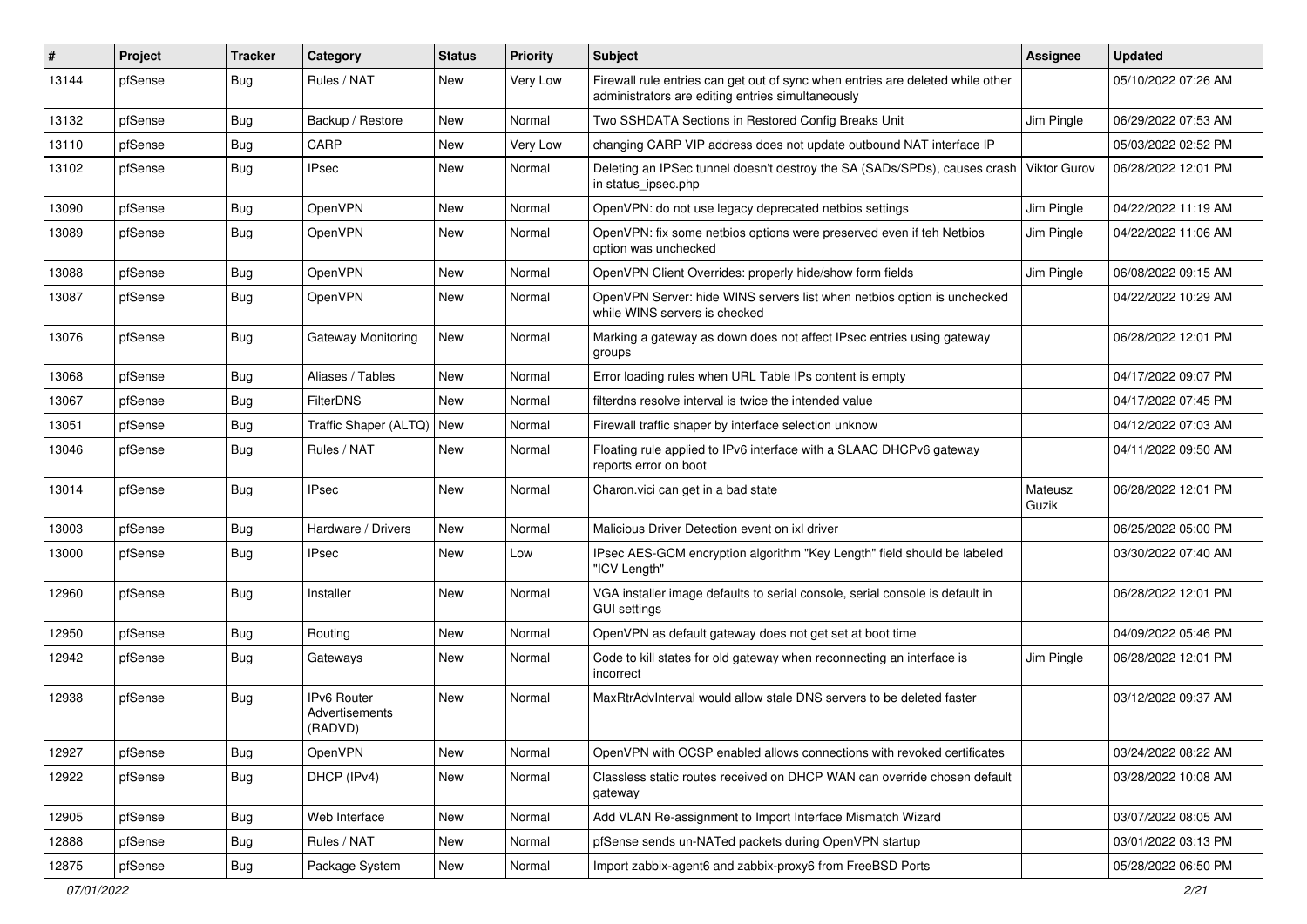| $\vert$ # | Project | <b>Tracker</b> | Category                    | <b>Status</b> | <b>Priority</b> | <b>Subject</b>                                                                                                         | Assignee              | <b>Updated</b>      |
|-----------|---------|----------------|-----------------------------|---------------|-----------------|------------------------------------------------------------------------------------------------------------------------|-----------------------|---------------------|
| 12857     | pfSense | Bug            | Gateways                    | New           | Normal          | Firewall gateway goes away when making changes to Bridge0 device                                                       |                       | 02/27/2022 11:20 AM |
| 12850     | pfSense | Bug            | Routing                     | New           | Low             | Console error during boot: "route: route has not been found"                                                           |                       | 02/22/2022 08:27 AM |
| 12849     | pfSense | Bug            | <b>Operating System</b>     | New           | Normal          | pfsync kernel crash on reboot                                                                                          | Mateusz<br>Guzik      | 02/22/2022 02:02 PM |
| 12828     | pfSense | Bug            | Wireless                    | New           | Normal          | pfSense keeps crashing (Fatal trap 12: page fault while in kernel mode)                                                |                       | 02/21/2022 07:55 AM |
| 12823     | pfSense | Bug            | DHCP (IPv6)                 | New           | Normal          | Multiple DHCP6 WAN connections PPPoE interface 'defached' status                                                       |                       | 02/18/2022 05:39 AM |
| 12811     | pfSense | Bug            | Gateway Monitoring          | New           | Normal          | Services are not restarted when PPP interfaces connect                                                                 | Jim Pingle            | 06/30/2022 03:18 AM |
| 12797     | pfSense | Bug            | UPnP/NAT-PMP                | New           | Normal          | UPnP+STUN forms invalid outbound NAT rules using the external address<br>discovered from STUN                          |                       | 02/15/2022 01:01 PM |
| 12774     | pfSense | Bug            | Backup / Restore            | New           | Normal          | Picture widget image is not saved in backup                                                                            |                       | 04/04/2022 04:48 AM |
| 12764     | pfSense | Bug            | Gateways                    | New           | Normal          | VTI gateway status is pending after assigning the VTI interface                                                        |                       | 02/07/2022 05:41 AM |
| 12762     | pfSense | Bug            | <b>IPsec</b>                | New           | Normal          | IPsec keep alive check ignores Child SA Start Action                                                                   | Viktor Gurov          | 02/07/2022 11:21 AM |
| 12747     | pfSense | Bug            | Logging                     | New           | Normal          | System log is filled by sshguard                                                                                       |                       | 06/30/2022 05:21 AM |
| 12737     | pfSense | Bug            | Certificates                | New           | Normal          | CApath is not defined by default in curl                                                                               |                       | 06/28/2022 12:01 PM |
| 12730     | pfSense | Bug            | <b>Captive Portal</b>       | New           | Normal          | RADIUS accounting does not work if WAN is down                                                                         |                       | 01/26/2022 05:13 AM |
| 12726     | pfSense | Bug            | Authentication              | New           | Normal          | LDAP select container button auto populate                                                                             |                       | 01/25/2022 01:48 PM |
| 12715     | pfSense | Bug            | Authentication              | New           | Normal          | Long system startup time when LDAP is configured and unavailable during<br>startup.                                    | Christian<br>McDonald | 01/24/2022 05:50 AM |
| 12708     | pfSense | Bug            | Aliases / Tables            | New           | Normal          | alias with non resolving DNS entry breaks underlying pf table                                                          |                       | 02/20/2022 06:13 PM |
| 12648     | pfSense | Bug            | <b>Captive Portal</b>       | New           | Normal          | Undocumented variables 'listenporthttp' and 'listenporthttps'                                                          |                       | 12/28/2021 10:44 AM |
| 12645     | pfSense | Bug            | <b>IPsec</b>                | New           | Normal          | `filterdns`` does not monitor remote IPsec gateways for IPv6 address<br>changes                                        | Viktor Gurov          | 06/28/2022 12:01 PM |
| 12632     | pfSense | Bug            | Gateways                    | New           | High            | Assigning a /30 WAN IP address at the console does not save the gateway<br>correctly                                   |                       | 06/28/2022 12:01 PM |
| 12612     | pfSense | Bug            | <b>DNS Resolver</b>         | New           | Normal          | DNS Resolver is restarted during every "rc.newwanip" event                                                             |                       | 06/28/2022 12:01 PM |
| 12563     | pfSense | <b>Bug</b>     | OpenVPN                     | New           | Normal          | OpenVPN server doesn't support Framed-IPv6-Address RADIUS attribute                                                    |                       | 12/03/2021 11:19 AM |
| 12552     | pfSense | Bug            | OpenVPN                     | New           | Normal          | "Pull DNS" option within OpenVPN client does not cause pfSense to use<br>DNS servers assigned by remote OpenVPN server |                       | 12/08/2021 08:45 AM |
| 12542     | pfSense | Bug            | <b>Virtual IP Addresses</b> | New           | Normal          | Cannot assign a same IPv6 Link-Local address to different interfaces                                                   |                       | 11/25/2021 01:41 AM |
| 12539     | pfSense | Bug            | Interfaces                  | New           | Low             | Changing VLAN ID for LAN interface in assignments silently fails.                                                      |                       | 11/23/2021 04:12 AM |
| 12519     | pfSense | <b>Bug</b>     | Authentication              | New           | Normal          | Fail authentication using special character in password via the LDAP<br>connector                                      |                       | 11/12/2021 07:39 AM |
| 12509     | pfSense | Bug            | OpenVPN                     | New           | Normal          | Deffered authentication does not work with auth-gen-token external-auth or<br>pusk "auth-token"                        |                       | 11/08/2021 04:01 AM |
| 12508     | pfSense | <b>Bug</b>     | <b>DHCP Relay</b>           | New           | Normal          | DHCP Relay over VPN                                                                                                    |                       | 11/06/2021 11:25 AM |
| 12504     | pfSense | Bug            | Interfaces                  | New           | Normal          | BCM57412 NetXtreme-E 10Gb RDMA Ethernet controller issue                                                               |                       | 11/05/2021 04:51 AM |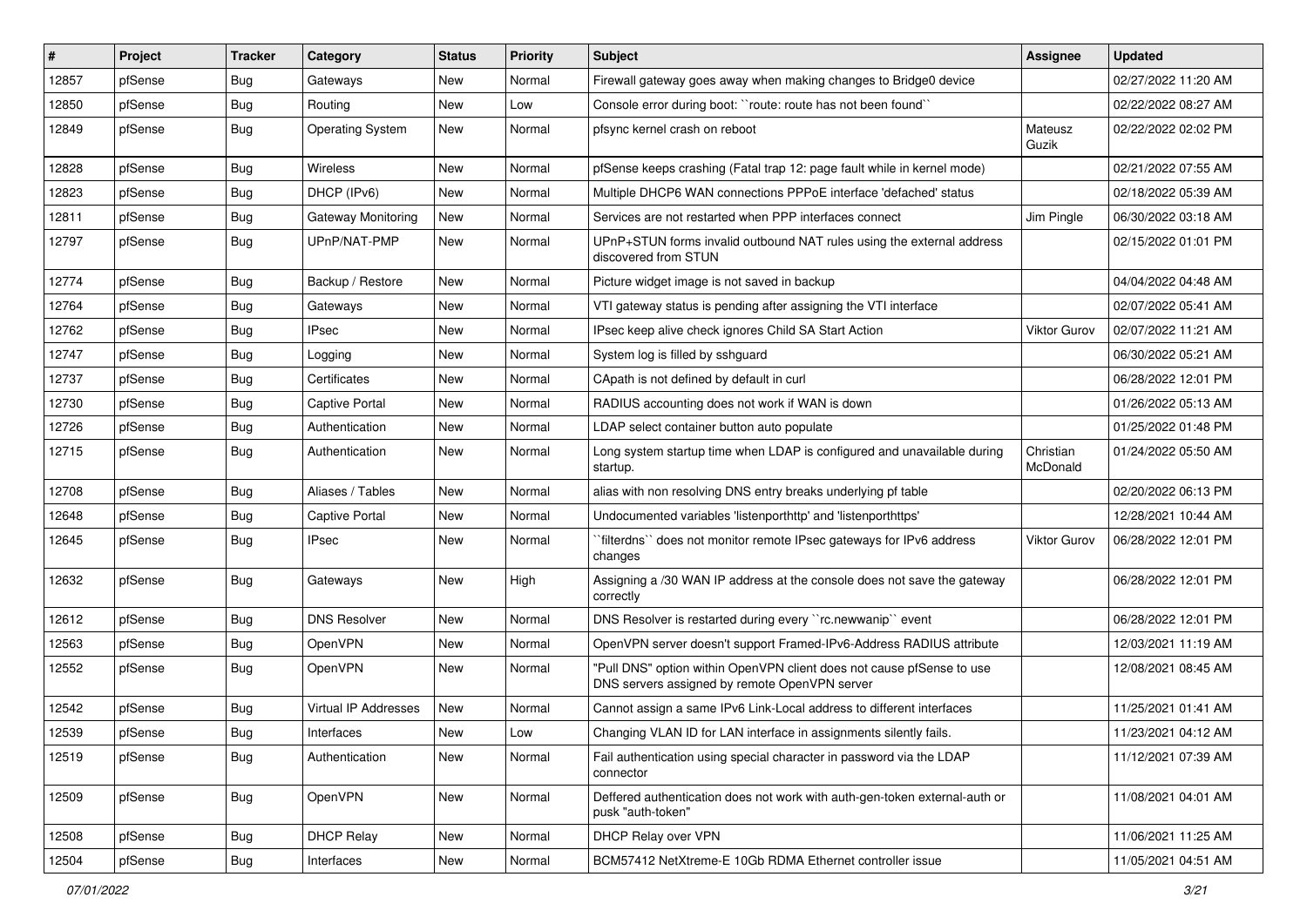| #     | Project | <b>Tracker</b> | Category                    | <b>Status</b> | <b>Priority</b> | <b>Subject</b>                                                                                                                   | Assignee         | <b>Updated</b>      |
|-------|---------|----------------|-----------------------------|---------------|-----------------|----------------------------------------------------------------------------------------------------------------------------------|------------------|---------------------|
| 12483 | pfSense | <b>Bug</b>     | Configuration<br>Backend    | New           | Normal          | GUI creates inconsistent config.xml                                                                                              |                  | 10/23/2021 06:48 AM |
| 12467 | pfSense | Bug            | <b>Captive Portal</b>       | New           | Normal          | CP error on client disconnect after reboot                                                                                       |                  | 10/17/2021 05:35 AM |
| 12451 | pfSense | Bug            | <b>Virtual IP Addresses</b> | New           | Normal          | deleteVIP() does not check RFC2136 Update Source                                                                                 |                  | 10/13/2021 10:06 AM |
| 12436 | pfSense | Bug            | PPPoE Server                | New           | Normal          | Pppoe server config gui does not allow setting of chap authentication, and<br>sets the network start address for allocation to 0 |                  | 10/21/2021 08:15 AM |
| 12421 | pfSense | Bug            | Rules / NAT                 | New           | Normal          | IPV6 limiter bug                                                                                                                 |                  | 10/02/2021 08:44 AM |
| 12401 | pfSense | Bug            | <b>Traffic Graphs</b>       | New           | Normal          | Traffic graphs with untagged and tagged VLAN on same interface                                                                   |                  | 09/23/2021 09:18 PM |
| 12393 | pfSense | Bug            | Traffic Shaper (ALTQ)       | New           | Low             | Priority of qOthersLow higher than default queues                                                                                |                  | 09/21/2021 02:48 PM |
| 12357 | pfSense | Bug            | <b>Captive Portal</b>       | New           | Normal          | Captive Portal popup Logout button loads full login page in popup when<br>clicked                                                |                  | 10/27/2021 12:10 PM |
| 12335 | pfSense | Bug            | <b>IPsec</b>                | New           | Normal          | IPsec DNS inefficiency                                                                                                           | Jim Pingle       | 06/28/2022 12:01 PM |
| 12283 | pfSense | Bug            | Authentication              | New           | Normal          | LDAP/RADIUS authentication servers configuration does not allow source IP<br>address to be specified                             |                  | 08/20/2021 01:15 AM |
| 12259 | pfSense | Bug            | <b>Operating System</b>     | New           | Normal          | Intel em NICs Suffering Performance Degradation on FreeBSD12                                                                     |                  | 02/25/2022 09:28 PM |
| 12249 | pfSense | Bug            | Backup / Restore            | New           | Normal          | HAProxy causing failed ACB backups                                                                                               |                  | 11/15/2021 11:58 PM |
| 12122 | pfSense | Bug            | Web Interface               | New           | Normal          | Perform greedy actions asychronously                                                                                             |                  | 07/10/2021 01:10 PM |
| 12095 | pfSense | <b>Bug</b>     | Authentication              | New           | Normal          | Memory leak in pcscd                                                                                                             |                  | 06/01/2022 01:01 PM |
| 12079 | pfSense | Bug            | <b>IGMP Proxy</b>           | New           | Normal          | IGMPProxy: kernel panic, Sleeping thread owns a non-sleepable lock                                                               | Mateusz<br>Guzik | 06/28/2022 12:01 PM |
| 12070 | pfSense | Bug            | DHCP (IPv4)                 | New           | Low             | <b>VLANO for WAN DHCP</b>                                                                                                        |                  | 12/23/2021 04:31 PM |
| 12067 | pfSense | Bug            | DHCP (IPv4)                 | New           | Very Low        | <b>DHCP Monitoring Statistics Error</b>                                                                                          |                  | 06/21/2021 08:39 AM |
| 12056 | pfSense | Bug            | Logging                     | New           | Normal          | Filterlog says "Unknown Option %u"                                                                                               |                  | 06/18/2021 05:51 AM |
| 12013 | pfSense | Bug            | Logging                     | New           | Low             | Reading log data is inefficient in certain cases                                                                                 |                  | 06/08/2021 07:35 AM |
| 11953 | pfSense | <b>Bug</b>     | <b>IGMP Proxy</b>           | New           | Normal          | XG-1541 crashes when igmpproxy is enabled and network interfaces status<br>change                                                |                  | 05/24/2021 04:55 PM |
| 11925 | pfSense | Bug            | OpenVPN                     | New           | Normal          | Calling-Station-Id always set to WAN IP                                                                                          |                  | 05/14/2021 09:27 AM |
| 11872 | pfSense | <b>Bug</b>     | Interfaces                  | New           | Normal          | gif interfaces reporting incorrect traffic counters                                                                              |                  | 12/30/2021 04:00 AM |
| 11786 | pfSense | Bug            | Services                    | New           | Normal          | SSH incomplete setup and startup fail while recovering XML backup in a<br>fresh install of pfSense 2.5.0                         |                  | 04/17/2021 01:36 PM |
| 11778 | pfSense | <b>Bug</b>     | OpenVPN                     | New           | Normal          | OpenVPN uses 100% CPU after experiencing packet loss                                                                             |                  | 02/28/2022 07:38 AM |
| 11761 | pfSense | <b>Bug</b>     | L <sub>2</sub> TP           | New           | Normal          | L2TP/IPsec VPN : PPP LCP negotiation occurs before user authentication                                                           |                  | 03/31/2021 04:52 AM |
| 11759 | pfSense | <b>Bug</b>     | Dashboard                   | New           | Normal          | Traffic graphs on dashboard double upload on pppoe links                                                                         |                  | 12/30/2021 04:00 AM |
| 11731 | pfSense | <b>Bug</b>     | Hardware / Drivers          | New           | Normal          | Missing support for Realtek USB NICs                                                                                             |                  | 03/30/2021 04:32 AM |
| 11730 | pfSense | Bug            | Web Interface               | New           | Normal          | Improve visibility of option selections in dark themes                                                                           |                  | 03/25/2021 09:38 PM |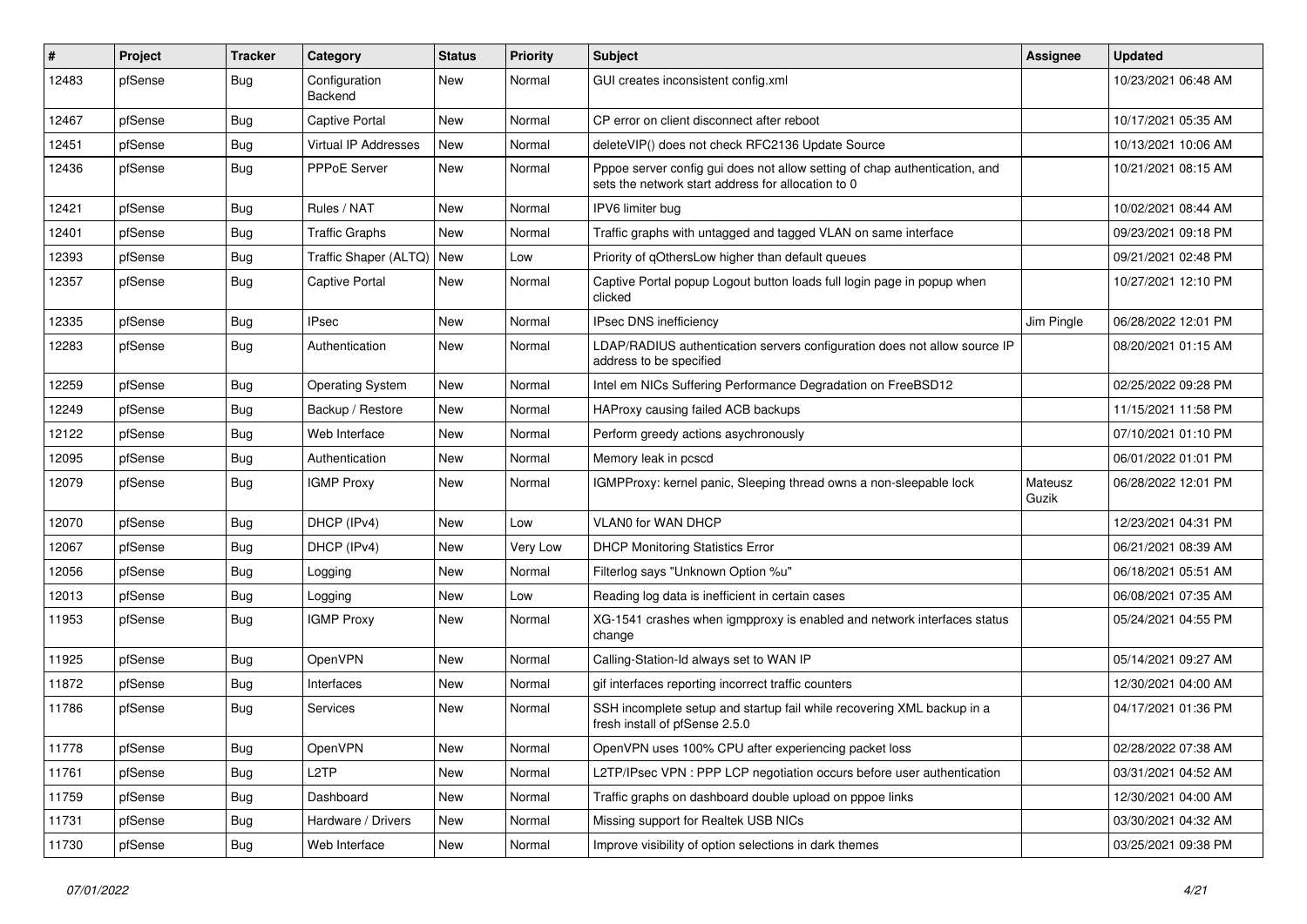| #     | Project | Tracker    | Category                | <b>Status</b> | <b>Priority</b> | <b>Subject</b>                                                                                                                                                                                  | <b>Assignee</b>     | <b>Updated</b>      |
|-------|---------|------------|-------------------------|---------------|-----------------|-------------------------------------------------------------------------------------------------------------------------------------------------------------------------------------------------|---------------------|---------------------|
| 11724 | pfSense | <b>Bug</b> | Package System          | New           | Normal          | Packages unexpectedly removed when changing update branches                                                                                                                                     |                     | 03/29/2021 08:09 AM |
| 11717 | pfSense | Bug        | Rules / NAT             | <b>New</b>    | Normal          | Incorrect port forwarding rules if Destination port alias is not equal to<br>Redirect target port alias                                                                                         |                     | 03/22/2021 06:06 AM |
| 11715 | pfSense | Bug        | OpenVPN                 | New           | Normal          | OpenVPN MTU                                                                                                                                                                                     |                     | 03/22/2021 01:35 AM |
| 11666 | pfSense | Bug        | Logging                 | New           | Normal          | GUI Firewall log search not parsing filter.log beyond hard coded limit                                                                                                                          |                     | 03/12/2021 11:38 AM |
| 11657 | pfSense | <b>Bug</b> | Interfaces              | New           | Normal          | netmap_ring_reinit error                                                                                                                                                                        |                     | 03/18/2021 10:32 PM |
| 11641 | pfSense | Bug        | Interfaces              | New           | Normal          | On xn based interfaces without the VLANMTU flag the first VLAN tag defined<br>does not follow the parent interface MTU settings. All subsequent VLAN tags<br>follow the parent interface's MTU. |                     | 03/09/2021 06:42 PM |
| 11619 | pfSense | <b>Bug</b> | Upgrade                 | <b>New</b>    | Normal          | Unable to upgrade 2.4.4-p3 to 2.5/21.02-p1                                                                                                                                                      |                     | 08/15/2021 10:00 AM |
| 11566 | pfSense | Bug        | Web Interface           | New           | Low             | Firewall Maximum Table Entries "default size" is whatever is entered                                                                                                                            |                     | 02/27/2021 10:01 AM |
| 11556 | pfSense | <b>Bug</b> | Rules / NAT             | New           | Normal          | Kill all states associated with a NAT address                                                                                                                                                   |                     | 03/19/2021 10:29 AM |
| 11548 | pfSense | Bug        | Rules / NAT             | New           | Normal          | "rule expands to no valid combination" error from port forward automatic rule<br>mixing IPv4 and IPv6 elements                                                                                  |                     | 02/27/2021 03:18 PM |
| 11541 | pfSense | <b>Bug</b> | OpenVPN                 | New           | Normal          | OpenVPN status does not work properly when set to TCP and Concurrent<br>Connections $= 1$                                                                                                       |                     | 03/02/2021 02:27 PM |
| 11503 | pfSense | <b>Bug</b> | OpenVPN                 | New           | Normal          | Using multiple authentication backends on an OpenVPN server fails                                                                                                                               |                     | 02/23/2021 12:23 PM |
| 11473 | pfSense | <b>Bug</b> | Web Interface           | New           | Normal          | System Activity shows invalid data on SG-3100                                                                                                                                                   |                     | 02/19/2021 08:12 PM |
| 11430 | pfSense | <b>Bug</b> | Interfaces              | New           | Normal          | PHP console spam after Assigning Interfaces                                                                                                                                                     |                     | 10/09/2021 10:37 AM |
| 11429 | pfSense | <b>Bug</b> | Web Interface           | New           | Normal          | System Log / Settings form activates "Reset Log Files" button on enter                                                                                                                          |                     | 10/28/2021 01:35 PM |
| 11418 | pfSense | Bug        | <b>IPsec</b>            | New           | Very Low        | 'NAT-T: Force' is broken for IPv6 IPsec                                                                                                                                                         |                     | 02/16/2021 08:25 AM |
| 11412 | pfSense | <b>Bug</b> | Interfaces              | New           | Normal          | LLDPD Package Doesn't Work with Switchports                                                                                                                                                     |                     | 02/12/2021 08:12 PM |
| 11363 | pfSense | <b>Bug</b> | Installer               | New           | Normal          | Clean Install 2.5.0 fails due to hardware incompability                                                                                                                                         |                     | 02/04/2021 11:06 AM |
| 11352 | pfSense | Bug        | FreeBSD                 | New           | Low             | CTF types > 2^15 in the pfSense kernel config results in DTrace failing                                                                                                                         | Scott Long          | 03/17/2021 02:52 AM |
| 11335 | pfSense | Bug        | Interfaces              | New           | Normal          | Spoofing the MAC on a LAGG interface does not work for some NIC types.                                                                                                                          |                     | 01/29/2021 09:10 AM |
| 11296 | pfSense | Bug        | Routing                 | New           | Normal          | Static route targets may still reachable via default route when the gateway<br>they should route through is down                                                                                | <b>Viktor Gurov</b> | 06/28/2022 12:01 PM |
| 11268 | pfSense | Bug        | Web Interface           | <b>New</b>    | Normal          | Cookie named 'id' prevents Edit form fields being set properly                                                                                                                                  |                     | 09/03/2021 06:16 AM |
| 11232 | pfSense | Bug        | <b>Operating System</b> | New           | Normal          | Fix pfSense_fsync                                                                                                                                                                               |                     | 01/08/2021 08:53 AM |
| 11203 | pfSense | Bug        | Certificates            | New           | Normal          | certificate manager very slow                                                                                                                                                                   |                     | 12/31/2020 11:57 AM |
| 11184 | pfSense | Bug        | FreeBSD                 | New           | Normal          | PF: State policy cannot be configurable                                                                                                                                                         |                     | 02/09/2021 02:43 AM |
| 11177 | pfSense | <b>Bug</b> | Dynamic DNS             | New           | Normal          | DDNSv6 not using Check IP Services                                                                                                                                                              |                     | 12/21/2020 05:02 AM |
| 11149 | pfSense | <b>Bug</b> | <b>DHCP Relay</b>       | New           | Normal          | DHCP relay won't start with DHCP server behind gateway                                                                                                                                          |                     | 03/22/2021 05:13 AM |
| 11147 | pfSense | <b>Bug</b> | Dynamic DNS             | New           | Normal          | Domeneshop DynDNS IPv4 and IPv6                                                                                                                                                                 |                     | 12/09/2020 11:47 PM |
| 11110 | pfSense | <b>Bug</b> | Backup / Restore        | New           | Normal          | Backup file should be checked before restoring a specific area                                                                                                                                  |                     | 12/05/2020 02:50 PM |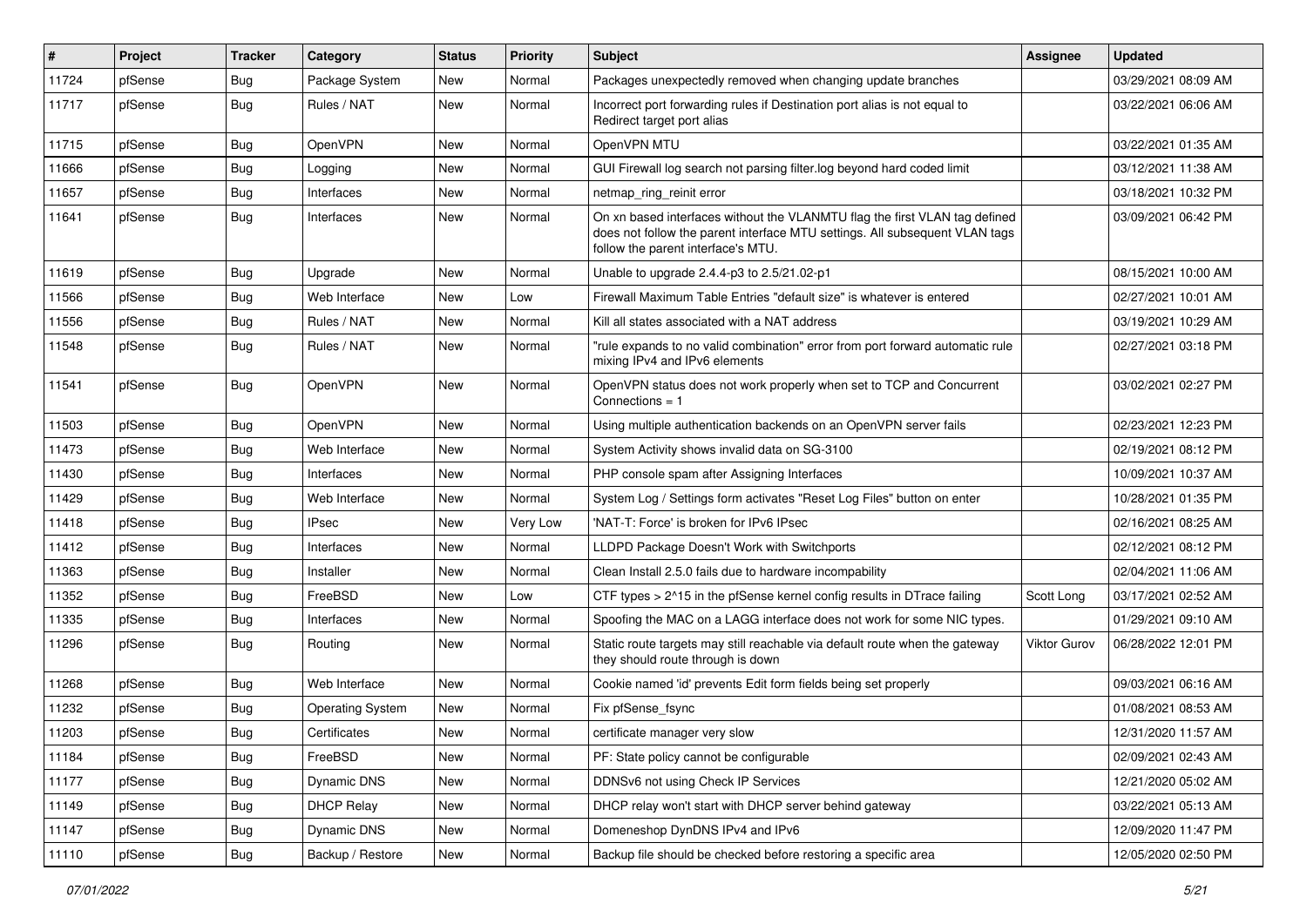| $\pmb{\#}$ | Project | <b>Tracker</b> | Category                     | <b>Status</b> | <b>Priority</b> | <b>Subject</b>                                                                                                  | Assignee             | <b>Updated</b>      |
|------------|---------|----------------|------------------------------|---------------|-----------------|-----------------------------------------------------------------------------------------------------------------|----------------------|---------------------|
| 11093      | pfSense | <b>Bug</b>     | Wireless                     | <b>New</b>    | Low             | ral(4) driver non-functional in arm64                                                                           |                      | 11/21/2020 10:45 AM |
| 11091      | pfSense | <b>Bug</b>     | Interfaces                   | New           | Normal          | Interfaces set as disabled in the configuration have an UP status in the<br>operating system at boot            | <b>Viktor Gurov</b>  | 06/28/2022 12:01 PM |
| 10980      | pfSense | Bug            | <b>Operating System</b>      | <b>New</b>    | Normal          | rc.local is executed at login by rc.initial, and not at boot time.                                              |                      | 10/19/2020 09:39 AM |
| 10952      | pfSense | <b>Bug</b>     | Rules / NAT                  | New           | Low             | Inconsistency in Subnet Defaults Between Firewall Rules and Interface<br><b>Address Assignments</b>             |                      | 10/09/2020 12:50 PM |
| 10892      | pfSense | Bug            | Rules / NAT                  | <b>New</b>    | Low             | Large number of VLAN/LANs make floating rules are to read                                                       | <b>Jared Dillard</b> | 02/01/2021 03:29 PM |
| 10875      | pfSense | <b>Bug</b>     | Gateways                     | New           | Normal          | PPP periodic reset does not fully restore gateway group round-robin<br>functionality                            | Luiz Souza           | 11/05/2020 07:44 AM |
| 10833      | pfSense | <b>Bug</b>     | Configuration<br>Backend     | <b>New</b>    | Normal          | unbound exits on configuration error when link status flaps on LAN interface                                    |                      | 08/13/2020 11:53 PM |
| 10822      | pfSense | Bug            | DHCP (IPv6)                  | <b>New</b>    | Normal          | Deprecated IPv6 prefix won't be announced as deprecated to clients                                              |                      | 08/10/2020 09:23 AM |
| 10765      | pfSense | <b>Bug</b>     | Authentication               | <b>New</b>    | Normal          | Ampersands in Idap_extended_query are escaped twice                                                             |                      | 09/02/2020 07:55 AM |
| 10729      | pfSense | Bug            | Package System               | New           | Normal          | Certificate verification failed for pkg freebsd.org                                                             |                      | 07/05/2020 01:12 AM |
| 10726      | pfSense | Bug            | Rules / NAT                  | New           | Normal          | Sticky-connections option is bugged - sticky-address cannot be redefined                                        |                      | 11/12/2020 10:12 AM |
| 10715      | pfSense | <b>Bug</b>     | <b>DHCP Relay</b>            | New           | Normal          | DHCPv6 relay always uses the "first" IPv6 address of an interface                                               |                      | 06/29/2020 05:01 AM |
| 10714      | pfSense | Bug            | DHCP (IPv6)                  | New           | Normal          | radvd only gives out the prefix of the "first" IPv6 address of an interface                                     |                      | 10/06/2020 01:03 PM |
| 10712      | pfSense | <b>Bug</b>     | Rules / NAT                  | <b>New</b>    | Normal          | "default allow LAN IPv6 to any" rule does not work right after boot when<br>using IPv6 PD                       |                      | 06/30/2020 12:17 AM |
| 10708      | pfSense | Bug            | Upgrade                      | New           | Normal          | ZFS bootpool boot symlink issue                                                                                 | Luiz Souza           | 03/08/2021 07:03 AM |
| 10701      | pfSense | Bug            | Web Interface                | <b>New</b>    | Very Low        | Firewall Log too wide with Rule Description Column                                                              |                      | 06/25/2020 07:36 AM |
| 10690      | pfSense | <b>Bug</b>     | Installer                    | <b>New</b>    | Low             | Not possible to make UFS install on ZFS formatted drive                                                         |                      | 04/21/2022 12:39 PM |
| 10671      | pfSense | <b>Bug</b>     | <b>Operating System</b>      | New           | Normal          | pfsense 2.4.5_1 does not boot on Gen2 2012R2 HyperV VM                                                          |                      | 05/09/2021 06:39 AM |
| 10624      | pfSense | Bug            | <b>DNS Resolver</b>          | New           | Normal          | Unbound configuration memory leak with python module $+$ register DHCP<br>leases active                         |                      | 02/26/2021 10:27 AM |
| 10584      | pfSense | Bug            | Hardware / Drivers           | New           | Normal          | SG-3100 with M.2: shutdown instead of reboot                                                                    |                      | 07/21/2020 03:08 AM |
| 10544      | pfSense | Bug            | User Manager /<br>Privileges | New           | Normal          | It's not possible to add a user to group operator using the gui                                                 |                      | 04/21/2022 12:39 PM |
| 10530      | pfSense | <b>Bug</b>     | Upgrade                      | New           | Normal          | Convert config version to be based on product version                                                           |                      | 04/21/2022 12:39 PM |
| 10513      | pfSense | Bug            | Rules / NAT                  | New           | Normal          | State issues with policy routing and HA failover                                                                |                      | 04/21/2022 12:39 PM |
| 10493      | pfSense | <b>Bug</b>     | <b>IPsec</b>                 | New           | Normal          | filter get vpns list() issues                                                                                   |                      | 05/06/2020 01:07 AM |
| 10352      | pfSense | Bug            | Authentication               | New           | Very Low        | RADIUS authentication fails with MSCHAPv1 or MSCHAPv2 when<br>passwords contain international characters        |                      | 06/20/2022 04:04 PM |
| 10342      | pfSense | Bug            | <b>DNS Resolver</b>          | New           | Normal          | Unbound domain overrides stop resolving periodically. They only resume<br>after the service has been restarted. |                      | 03/13/2020 10:35 AM |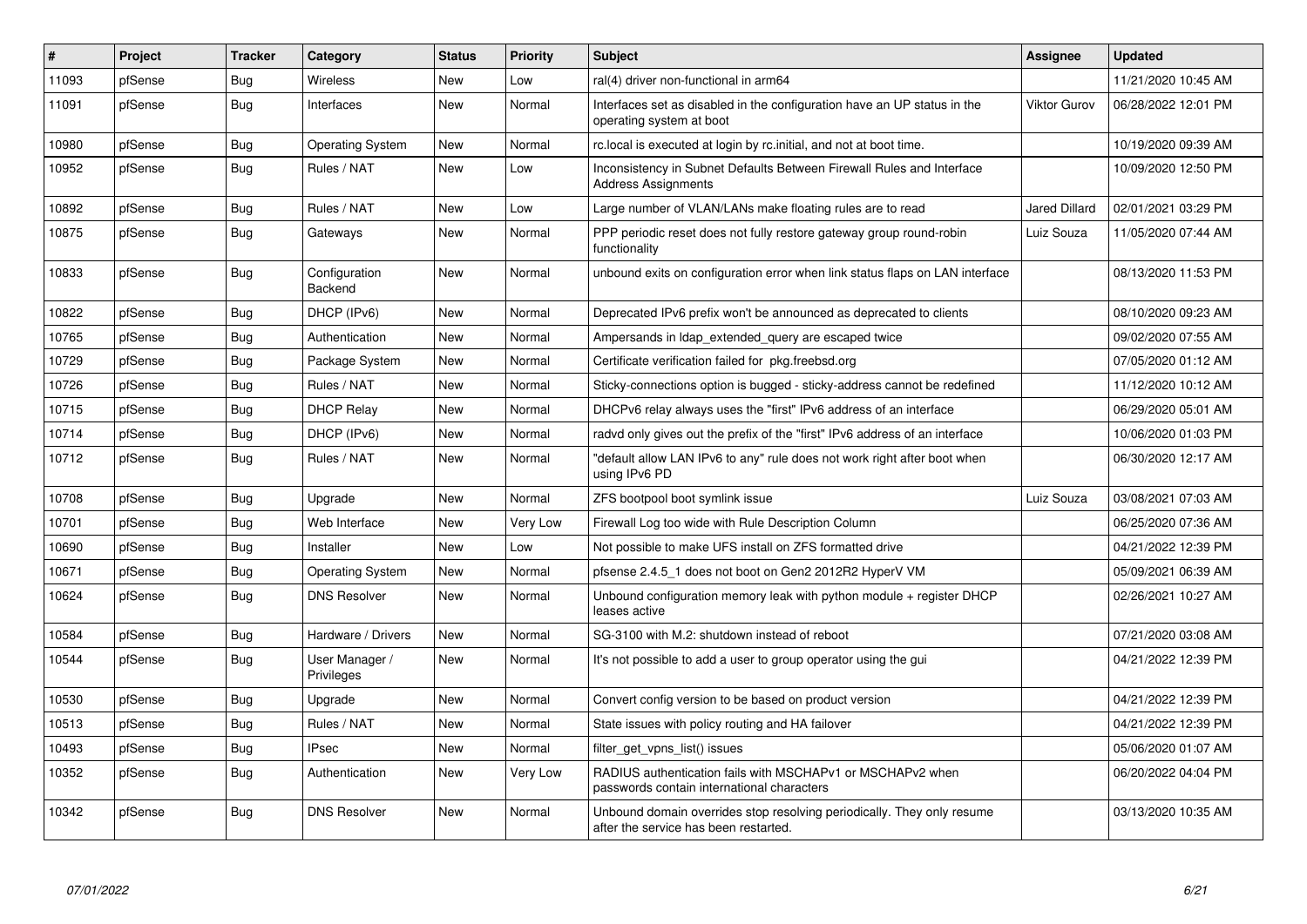| $\#$  | Project | <b>Tracker</b> | Category                     | <b>Status</b> | <b>Priority</b> | <b>Subject</b>                                                                                                       | <b>Assignee</b> | <b>Updated</b>      |
|-------|---------|----------------|------------------------------|---------------|-----------------|----------------------------------------------------------------------------------------------------------------------|-----------------|---------------------|
| 10325 | pfSense | Bug            | <b>Notifications</b>         | New           | Normal          | System/Advanced/Notifications/E-Mail - SMTP Notification E-Mail auth<br>password Unexpected Bahaviour                |                 | 10/30/2020 08:17 AM |
| 10311 | pfSense | Bug            | OpenVPN                      | <b>New</b>    | Normal          | Too low net.link.ifgmaxlen causes packet drop under load when using<br>OpenVPN inside bridge interface under load    |                 | 08/10/2021 03:10 AM |
| 10310 | pfSense | <b>Bug</b>     | Upgrade                      | <b>New</b>    | Normal          | Systems with low RAM and several packages may temporarily fail to load<br>large tables after an upgrade              |                 | 03/03/2020 07:55 AM |
| 10277 | pfSense | <b>Bug</b>     | Web Interface                | New           | Normal          | Sorting the log entries does not use year value                                                                      |                 | 02/24/2020 07:46 AM |
| 10271 | pfSense | Bug            | Web Interface                | New           | Normal          | Large number of VLAN/LANs make "Interfaces" menu hard to access                                                      |                 | 02/20/2020 04:46 AM |
| 10150 | pfSense | <b>Bug</b>     | <b>IGMP Proxy</b>            | <b>New</b>    | Normal          | IGMP Proxy does not scale to hundreds of streams                                                                     |                 | 01/03/2020 02:56 AM |
| 10143 | pfSense | Bug            | <b>DNS Resolver</b>          | New           | Normal          | System hostname DNS entry is assigned to the wrong IP on multi-wan<br>setups                                         |                 | 12/31/2019 02:33 PM |
| 10000 | pfSense | <b>Bug</b>     | Dynamic DNS                  | New           | Normal          | Azure Dynamic DNS A and AAAA Records for Apex Zone                                                                   |                 | 03/31/2020 09:03 AM |
| 9889  | pfSense | <b>Bug</b>     | Certificates                 | <b>New</b>    | Very Low        | CRL check for Intermediate CA CRLs fails                                                                             | Jim Pingle      | 11/08/2019 11:03 AM |
| 9837  | pfSense | <b>Bug</b>     | Interfaces                   | New           | Very Low        | ipv6 is not completely disabled on the interfaces                                                                    |                 | 10/24/2019 01:16 AM |
| 9805  | pfSense | Bug            | <b>Dynamic DNS</b>           | New           | Normal          | dynDNS cloudflare multiple entries                                                                                   |                 | 10/02/2019 04:51 PM |
| 9755  | pfSense | <b>Bug</b>     | Package System               | New           | Very Low        | package description wrong link<br>https://www.freshports.org/security/openvpn-client-export                          |                 | 09/13/2019 07:22 AM |
| 9737  | pfSense | Bug            | <b>Traffic Graphs</b>        | <b>New</b>    | Normal          | traffic-graphs is shows incorrect units inside the chart                                                             |                 | 09/09/2019 06:35 AM |
| 9698  | pfSense | <b>Bug</b>     | <b>RRD Graphs</b>            | New           | Normal          | Monitoring graphs do not retain state after auto-refresh                                                             |                 | 08/26/2019 02:09 AM |
| 9690  | pfSense | <b>Bug</b>     | Interfaces                   | <b>New</b>    | Normal          | Ethernet flow control should be disabled by default                                                                  |                 | 08/19/2019 06:45 PM |
| 9677  | pfSense | <b>Bug</b>     | Dashboard                    | New           | Normal          | Dashboard hangs when widget needs data from a remote host which is down                                              |                 | 08/13/2019 09:15 AM |
| 9664  | pfSense | Bug            | Dynamic DNS                  | New           | Normal          | DynDNS and Dual-wan problem with CloudFlare (works with No-Ip)                                                       |                 | 08/03/2019 10:00 AM |
| 9654  | pfSense | Bug            | <b>DNS Resolver</b>          | New           | Normal          | After reboot, the DNS resolver must be restarted before it will advertise the<br>ipv6 DNS address of the router.     |                 | 11/20/2020 03:12 AM |
| 9650  | pfSense | Bug            | Gateways                     | New           | Normal          | IPv6 connection drops (ir-)regular on Kabelvodafone (German cable ISP)                                               |                 | 07/27/2019 07:14 AM |
| 9626  | pfSense | Bug            | Web Interface                | New           | Normal          | When deny write permission is assigned to a user, there is no error feedback<br>if the user tries to write something |                 | 06/25/2022 05:41 PM |
| 9585  | pfSense | Bug            | Interfaces                   | New           | Normal          | 6RD: Unable to reach hosts on within same 6rd-domain                                                                 |                 | 08/14/2019 02:39 PM |
| 9566  | pfSense | <b>Bug</b>     | <b>Traffic Graphs</b>        | New           | Normal          | Traffic graph displays traffic incorrectly                                                                           |                 | 11/18/2019 07:54 AM |
| 9504  | pfSense | Bug            | Dynamic DNS                  | New           | Normal          | Multiple Dynamic DNS update notifications for the same interface, not<br>differentiated by the hostname              |                 | 05/07/2019 07:46 AM |
| 9485  | pfSense | Bug            | User Manager /<br>Privileges | New           | Normal          | password match error on system usermanager causes Group membership<br>to be reset.                                   |                 | 04/26/2019 08:52 AM |
| 9453  | pfSense | <b>Bug</b>     | LAGG Interfaces              | New           | Normal          | VLAN Interfaces on LAGG get orphaned at boot                                                                         |                 | 08/21/2019 11:16 AM |
| 9353  | pfSense | Bug            | Dashboard                    | New           | Low             | PHPSession errors from limited access to dashboard and widgets                                                       |                 | 10/06/2020 09:31 AM |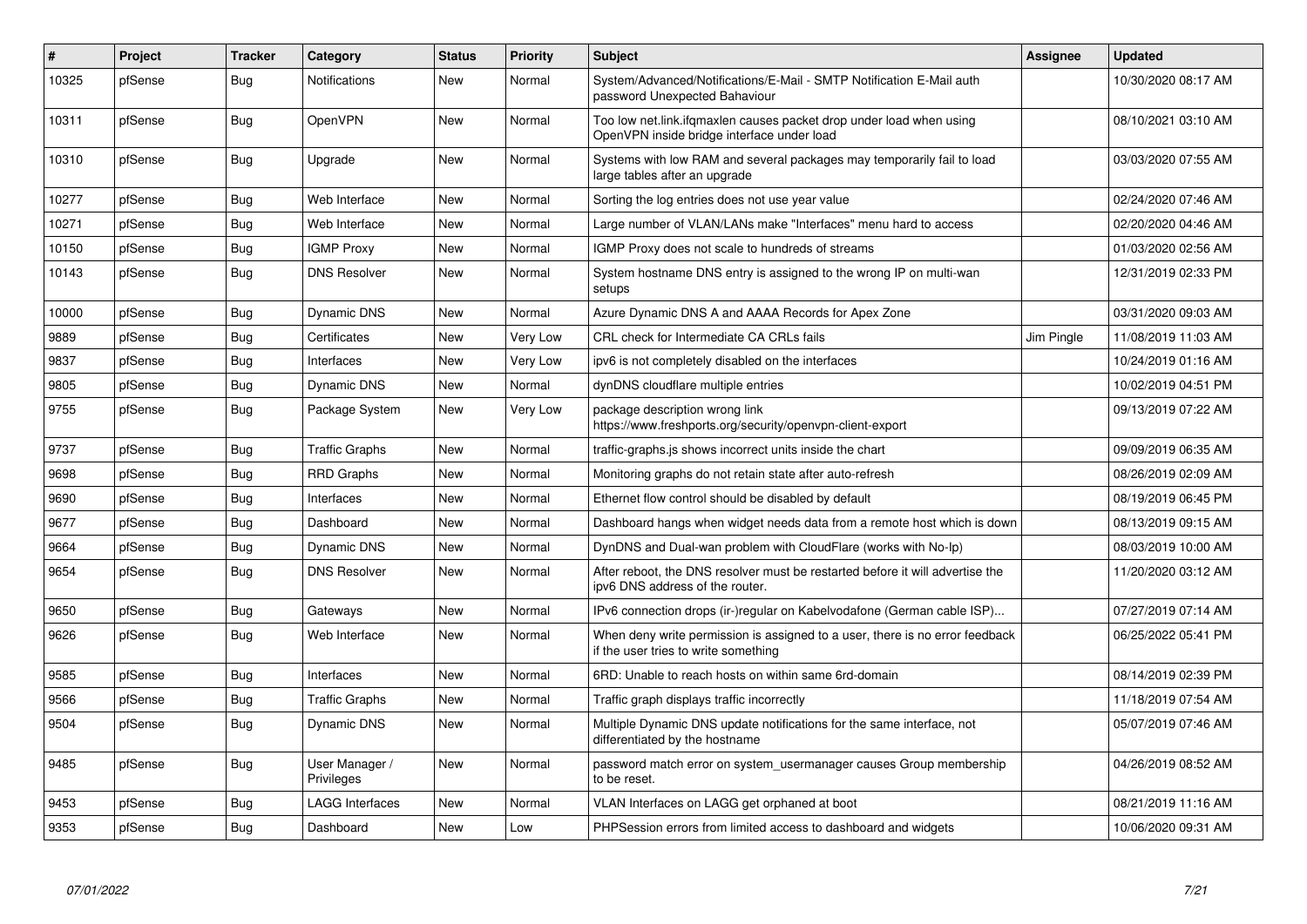| #    | Project | <b>Tracker</b> | Category                                        | <b>Status</b> | <b>Priority</b> | <b>Subject</b>                                                                                                               | Assignee   | <b>Updated</b>      |
|------|---------|----------------|-------------------------------------------------|---------------|-----------------|------------------------------------------------------------------------------------------------------------------------------|------------|---------------------|
| 9344 | pfSense | Bug            | Translations                                    | New           | Normal          | OpenVPN click NCP Algorithms will always go to DH Parameters website(in<br>Chinese-Taiwan)                                   |            | 10/21/2021 03:48 AM |
| 9343 | pfSense | Bug            | DHCP (IPv4)                                     | New           | Normal          | diag_arp.php times out with large DHCPD leases table                                                                         |            | 08/14/2019 01:19 PM |
| 9338 | pfSense | <b>Bug</b>     | <b>IGMP Proxy</b>                               | New           | Normal          | igmpproxy ignoring downstream vlan interface                                                                                 |            | 02/22/2019 03:48 AM |
| 9295 | pfSense | Bug            | PPPoE Server                                    | New           | Very High       | IPv6 PD does not work with PPPOE (Server & Client)                                                                           |            | 05/15/2022 10:53 AM |
| 9241 | pfSense | Bug            | Interfaces                                      | New           | Normal          | Ethernet link cycles up/down if "auto-negotiate" is explicitly selected in<br>interface configuration                        |            | 12/31/2018 08:36 PM |
| 9192 | pfSense | Bug            | <b>PPP</b> Interfaces                           | New           | Normal          | PPPoE daemon selects wrong interface                                                                                         |            | 08/20/2019 10:05 AM |
| 9183 | pfSense | Bug            | <b>LAGG Interfaces</b>                          | New           | Very Low        | OpenVPN Lagg Interface not working after restart or new start                                                                |            | 08/21/2019 11:17 AM |
| 9179 | pfSense | Bug            | <b>NAT Reflection</b>                           | New           | Normal          | NAT reflection fix implemented for #8604 is causing WebUI and XMLRPC to<br>fail on slave                                     |            | 03/27/2020 08:01 PM |
| 9167 | pfSense | Bug            | Rules / NAT                                     | New           | Normal          | Some Important ICMPv6 Traffic Not Allowed by Default Rules                                                                   |            | 08/14/2019 01:00 PM |
| 9149 | pfSense | Bug            | Package System                                  | New           | Low             | Continued issues with /tmp and /var in RAM on 2.4                                                                            |            | 11/24/2018 11:56 AM |
| 9140 | pfSense | Bug            | Logging                                         | New           | Very Low        | Unexpected rule can be displayed when looking up filter log entry with<br>multiple matching rules                            |            | 08/19/2019 02:56 PM |
| 9136 | pfSense | Bug            | DHCP (IPv6)                                     | New           | High            | IPv6 Tracking Interfaces Lose IPv6 Address in Certain Cases                                                                  |            | 04/21/2022 12:39 PM |
| 9101 | pfSense | Bug            | <b>Traffic Graphs</b>                           | New           | Normal          | Traffic Graphs/Dashboard Slows Downloads Being Performed by the Same<br>Firefox Browser                                      |            | 08/21/2019 09:18 AM |
| 9087 | pfSense | Bug            | <b>Traffic Graphs</b>                           | New           | Normal          | Traffic Graph Widget Legend Not Updating                                                                                     |            | 08/14/2019 12:38 PM |
| 9037 | pfSense | <b>Bug</b>     | <b>DNS Resolver</b>                             | New           | Normal          | Unbound not logging to syslog after reboot                                                                                   |            | 10/12/2018 05:09 AM |
| 9035 | pfSense | Bug            | Rules / NAT                                     | New           | Normal          | Inactive Interfaces are Hidden in Firewall Rules                                                                             |            | 08/14/2019 12:39 PM |
| 8964 | pfSense | <b>Bug</b>     | <b>IPsec</b>                                    | New           | High            | IPsec async cryptography advanced setting - TCP traffic not passing<br>through                                               | Luiz Souza | 12/08/2020 12:09 PM |
| 8963 | pfSense | Bug            | <b>Traffic Shaper</b><br>(Limiters)             | New           | Normal          | 2.4.4 Limiters don't work after CARP fail-over                                                                               |            | 12/10/2018 06:40 AM |
| 8846 | pfSense | Bug            | Gateways                                        | New           | Low             | Misleading gateway error message adding/editing static routes using a<br>disabled interface                                  |            | 08/21/2019 11:29 AM |
| 8831 | pfSense | <b>Bug</b>     | IPv6 Router<br><b>Advertisements</b><br>(RADVD) | <b>New</b>    | Very High       | Radvd causes latency spikes                                                                                                  |            | 04/19/2021 04:51 AM |
| 8820 | pfSense | Bug            | Rules / NAT                                     | <b>New</b>    | Low             | System/Advanced/Misc - "Do not kill connections when schedule expires"<br>UN-checked still leaves existing connections open. |            | 07/28/2020 10:59 AM |
| 8815 | pfSense | <b>Bug</b>     | Interfaces                                      | New           | Normal          | IP addresses are removed from interfaces when link is lost and either IPv4 or   Luiz Souza<br>IPv6 is dynamic                |            | 07/21/2021 07:49 AM |
| 8804 | pfSense | <b>Bug</b>     | PPP Interfaces                                  | New           | Normal          | Netgate SG-1000 PPPoE Keepalives not prioritized, internet drops                                                             |            | 08/20/2019 10:06 AM |
| 8770 | pfSense | <b>Bug</b>     | Interfaces                                      | New           | Normal          | QinQ interfaces always show as active                                                                                        |            | 02/01/2020 09:47 AM |
| 8711 | pfSense | <b>Bug</b>     | <b>IGMP Proxy</b>                               | New           | Normal          | igmpproxy with PPPoE Interfaces                                                                                              |            | 07/28/2018 09:21 AM |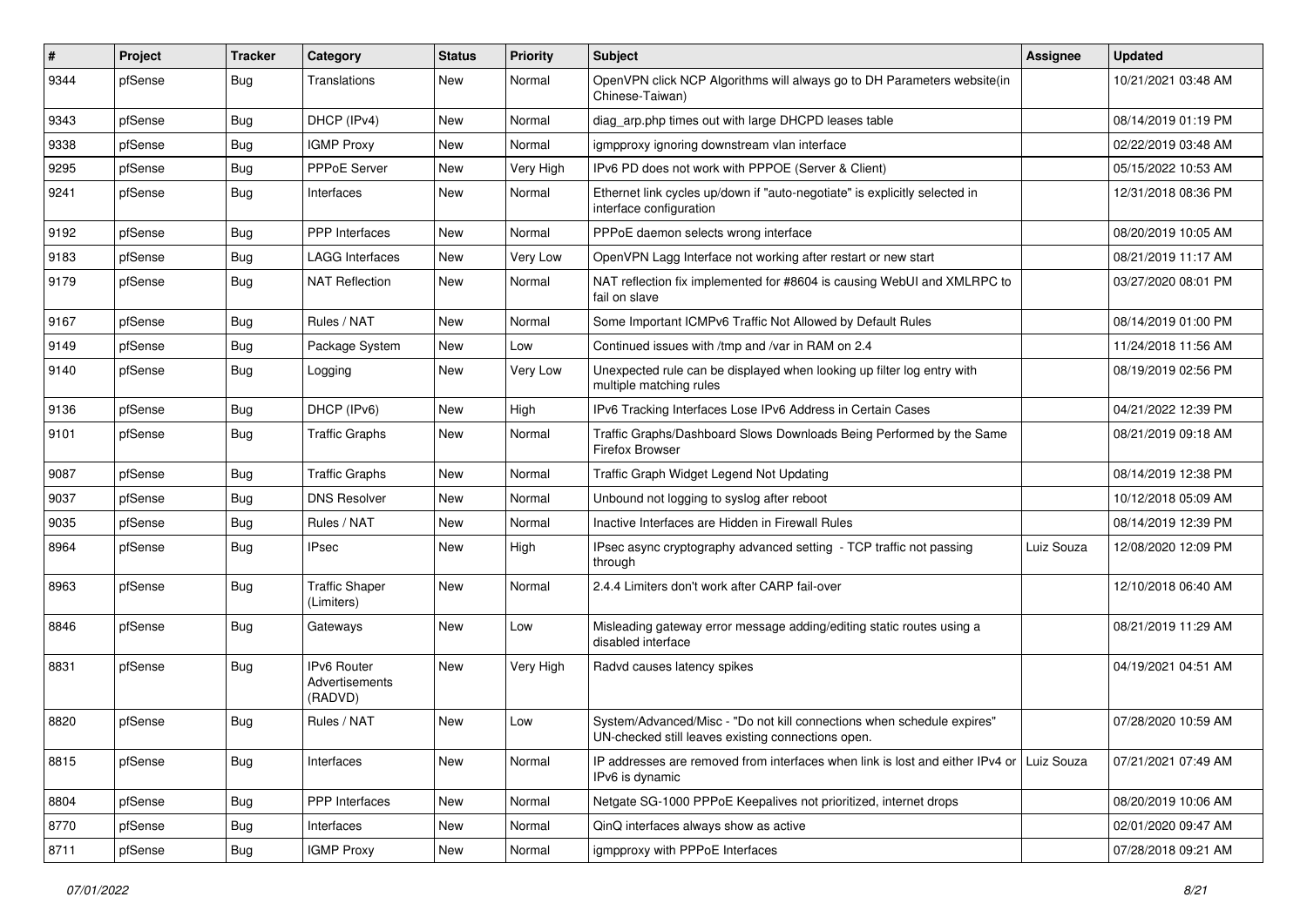| #    | Project | <b>Tracker</b> | Category                  | <b>Status</b> | <b>Priority</b> | Subject                                                                                                                                                                       | <b>Assignee</b> | <b>Updated</b>      |
|------|---------|----------------|---------------------------|---------------|-----------------|-------------------------------------------------------------------------------------------------------------------------------------------------------------------------------|-----------------|---------------------|
| 8686 | pfSense | <b>Bug</b>     | IPsec                     | New           | Normal          | IPsec VTI: Assigned interface firewall rules are never parsed                                                                                                                 |                 | 02/10/2021 12:15 PM |
| 8614 | pfSense | Bug            | DHCP (IPv4)               | New           | Normal          | Cannot remove Additional BOOTP/DHCP Options                                                                                                                                   |                 | 08/21/2019 09:15 AM |
| 8570 | pfSense | Bug            | <b>XML Parser</b>         | New           | Normal          | Empty (dn)shaper config gets populated with newline                                                                                                                           |                 | 08/20/2019 02:45 PM |
| 8567 | pfSense | <b>Bug</b>     | CARP                      | New           | Normal          | Using IPv6 VIP alias for services may affect CARP IPv6 VIP work                                                                                                               |                 | 06/12/2018 01:26 PM |
| 8566 | pfSense | Bug            | CARP                      | New           | Normal          | Wrong IPv6 source in NS request in case using of IPv6 alias                                                                                                                   |                 | 06/12/2018 01:26 PM |
| 8526 | pfSense | <b>Bug</b>     | Interfaces                | New           | Normal          | DHCP client ignores server replies when 802.1q tagging is used                                                                                                                |                 | 08/14/2019 10:52 AM |
| 8512 | pfSense | <b>Bug</b>     | <b>PPP</b> Interfaces     | New           | Normal          | PPPoE reconnect fails after interface flap                                                                                                                                    |                 | 08/20/2019 10:06 AM |
| 8500 | pfSense | <b>Bug</b>     | Dynamic DNS               | New           | Low             | Incorrect categorization of status/info messages from phpDynDNS                                                                                                               |                 | 08/16/2019 12:50 PM |
| 8464 | pfSense | <b>Bug</b>     | Wireless                  | New           | Very Low        | Wireless USB card does not connect to WiFi automatically after reboot/halt                                                                                                    |                 | 06/19/2020 03:44 AM |
| 8435 | pfSense | <b>Bug</b>     | Interfaces                | New           | Normal          | DHCPv6 unusable in certain circumstances (US AT&T Fiber, etc.)                                                                                                                |                 | 08/14/2019 10:52 AM |
| 8432 | pfSense | <b>Bug</b>     | Dynamic DNS               | New           | Normal          | Dynamic DNS Client gives an error that it can't find IPv6 address when WAN<br>interface is a LAGG                                                                             |                 | 09/17/2020 05:23 AM |
| 8419 | pfSense | Bug            | Web Interface             | New           | Normal          | webgui, when menubar is fixed to the top of the screen, the last items of long<br>menus cannot be seen/used.                                                                  |                 | 07/19/2018 03:10 PM |
| 8406 | pfSense | Bug            | Dynamic DNS               | New           | Normal          | DDNS IPV6 Cloudflare Client does not detect PPOE address                                                                                                                      |                 | 03/31/2018 11:56 AM |
| 8401 | pfSense | <b>Bug</b>     | Installer                 | New           | Normal          | Issues related to keys representing alphabetic characters specific to<br>Scandinavian languages and to some other keys.                                                       |                 | 03/30/2018 11:06 AM |
| 8380 | pfSense | <b>Bug</b>     | OpenVPN                   | New           | Normal          | OpenVPN RADIUS password length is not constant                                                                                                                                | Jim Pingle      | 07/17/2020 11:46 AM |
| 8343 | pfSense | Bug            | Gateways                  | New           | Normal          | Gateway Routes (Default Routes) not removed in Kernel when removed from<br>GUI                                                                                                |                 | 05/14/2020 01:22 AM |
| 8335 | pfSense | Bug            | <b>LAGG Interfaces</b>    | New           | Normal          | System hang with LACP downlink to UniFi switch                                                                                                                                |                 | 08/21/2019 11:18 AM |
| 8325 | pfSense | <b>Bug</b>     | UPnP/NAT-PMP              | New           | Normal          | UPnP not available for pppoe-Clients                                                                                                                                          |                 | 11/15/2020 10:33 AM |
| 8324 | pfSense | <b>Bug</b>     | Hardware / Drivers        | New           | Normal          | bxe cards require promisc for OSPF                                                                                                                                            | Luiz Souza      | 05/25/2020 03:19 PM |
| 8313 | pfSense | <b>Bug</b>     | Notifications             | <b>New</b>    | Normal          | STARTTLS auto detection not working                                                                                                                                           |                 | 04/21/2022 12:39 PM |
| 8285 | pfSense | <b>Bug</b>     | Web Interface             | New           | Normal          | Actions on stale data may result in catastrophic results                                                                                                                      |                 | 01/16/2018 08:08 PM |
| 8263 | pfSense | <b>Bug</b>     | Traffic Shaper (ALTQ)     | New           | Normal          | Cannot create a nonlinear `Link Share` service curve because of: "the sum<br>of the child bandwidth higher than parent"                                                       |                 | 11/05/2020 07:31 AM |
| 8233 | pfSense | Bug            | <b>NAT Reflection</b>     | New           | Very Low        | NAT reflection back to originating host broken when using FQDN-based IP<br>aliases                                                                                            |                 | 08/21/2019 10:53 AM |
| 8207 | pfSense | Bug            | <b>Operating System</b>   | New           | Normal          | 2.4 cannot boot as a Xen VM with more than 7 NICs                                                                                                                             |                 | 06/25/2022 05:42 PM |
| 8192 | pfSense | Bug            | <b>Gateway Monitoring</b> | New           | Low             | dpinger - Change in ISP link-local IPv6 address drops connectivity                                                                                                            | Luiz Souza      | 11/05/2020 07:31 AM |
| 8177 | pfSense | <b>Bug</b>     | Package System            | New           | Normal          | "/xsl/package.xsl" is referenced in package XML files but not on the firewall                                                                                                 |                 | 08/14/2019 09:56 AM |
| 8176 | pfSense | <b>Bug</b>     | Package System            | New           | Normal          | ./schema/packages.dtd -- referenced in *xml, but missing?                                                                                                                     |                 | 12/09/2017 06:52 PM |
| 8158 | pfSense | Bug            | Interfaces                | New           | High            | IPv6 Track Interface issue with more than one WAN-Gateway and a number<br>of internal interfaces at least track interface from one interface does not<br>work on regular base |                 | 12/03/2017 09:00 AM |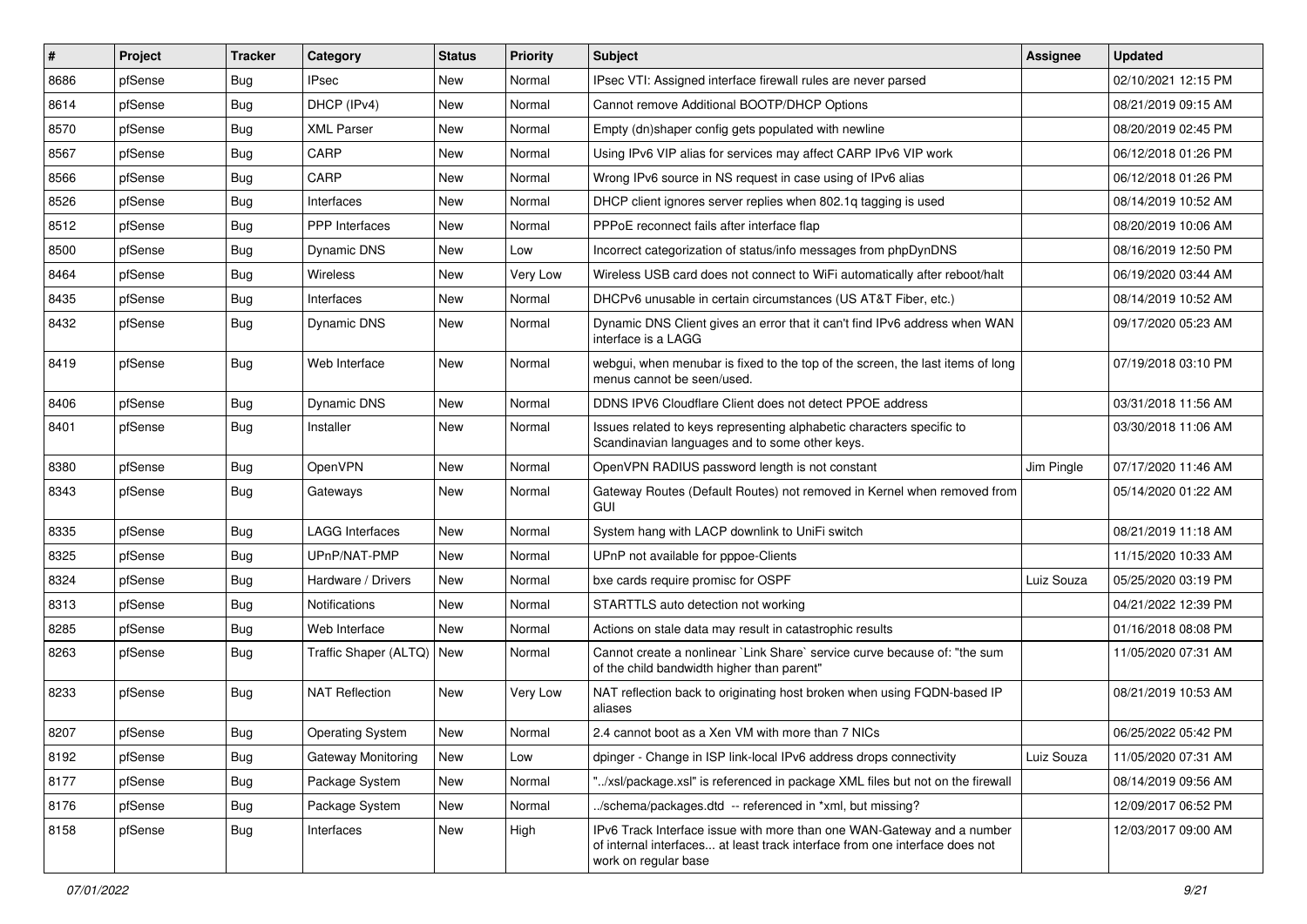| $\vert$ # | Project | <b>Tracker</b> | Category                            | <b>Status</b> | <b>Priority</b> | Subject                                                                                                                           | Assignee   | <b>Updated</b>      |
|-----------|---------|----------------|-------------------------------------|---------------|-----------------|-----------------------------------------------------------------------------------------------------------------------------------|------------|---------------------|
| 8157      | pfSense | <b>Bug</b>     | Dashboard                           | New           | Very Low        | Traffic Graph clutter from time to time                                                                                           |            | 12/03/2017 06:40 AM |
| 8130      | pfSense | <b>Bug</b>     | <b>Traffic Graphs</b>               | New           | Normal          | Status - Monitoring - Area chart displays traffic data differently than Line or<br>Bar charts                                     |            | 11/26/2017 01:40 PM |
| 8122      | pfSense | <b>Bug</b>     | OpenVPN                             | New           | Normal          | openvpn client is unable to use OTP (temporary) passwords                                                                         |            | 04/16/2018 09:28 AM |
| 8113      | pfSense | <b>Bug</b>     | Interfaces                          | New           | Normal          | MTU setting on bridge, openvpn clients ignored                                                                                    |            | 12/31/2021 05:55 PM |
| 8100      | pfSense | <b>Bug</b>     | CARP                                | New           | Normal          | pfsync Initially Deletes States on Primary for Connections Established<br>through Secondary                                       | Luiz Souza | 02/08/2022 12:59 PM |
| 8095      | pfSense | Bug            | Translations                        | New           | Normal          | Unescaped simple quotes break JavaScript features when the French<br>translation is enabled                                       |            | 08/21/2019 09:06 AM |
| 8089      | pfSense | Bug            | Interfaces                          | <b>New</b>    | High            | VLAN page breaks after config restore to new hardware.                                                                            |            | 11/21/2017 01:38 PM |
| 8087      | pfSense | <b>Bug</b>     | Authentication                      | New           | Normal          | Provide Calling-Station-ID to RADIUS backed VPN connections                                                                       |            | 06/06/2020 05:36 AM |
| 8076      | pfSense | <b>Bug</b>     | Backup / Restore                    | New           | Normal          | User can easily apply an unusable interface configuration after restore                                                           |            | 08/14/2019 10:52 AM |
| 8073      | pfSense | <b>Bug</b>     | <b>IPsec</b>                        | New           | Normal          | Traffic inexplicably not going through IPSEC despite (in theory) matching<br>SPs                                                  |            | 11/09/2017 02:51 AM |
| 8072      | pfSense | <b>Bug</b>     | <b>Traffic Shaper</b><br>(Limiters) | New           | Normal          | Limiter / Queue mask issues?                                                                                                      | Ivor Kreso | 11/08/2017 07:56 PM |
| 8066      | pfSense | <b>Bug</b>     | Routing                             | <b>New</b>    | Normal          | Static routes not applied when they go out a interface using carp                                                                 |            | 11/08/2017 02:04 AM |
| 8050      | pfSense | Bug            | Interfaces                          | New           | High            | Enabling bridge while interfaces have link freezes console                                                                        |            | 11/03/2017 04:38 PM |
| 8013      | pfSense | <b>Bug</b>     | <b>IPsec</b>                        | New           | Normal          | IPsec MSS clamping value shared for IPv4 and IPv6                                                                                 | Luiz Souza | 10/28/2021 01:37 PM |
| 8004      | pfSense | Bug            | <b>NAT Reflection</b>               | New           | Normal          | Error notice for a deleted NAT that had a RULE or an existing NAT which is<br>claimed to have no NAT port                         |            | 10/24/2017 06:39 PM |
| 7986      | pfSense | <b>Bug</b>     | Wireless                            | New           | Normal          | WLAN card no longer properly initialized under 2.4.0                                                                              |            | 06/19/2020 08:08 AM |
| 7977      | pfSense | <b>Bug</b>     | Translations                        | New           | Normal          | English text shown in stead of translated text (Routing - Gateway groups -<br>edit)                                               |            | 08/21/2019 11:28 AM |
| 7964      | pfSense | <b>Bug</b>     | Multi-WAN                           | <b>New</b>    | Normal          | Restart openypn on gateway switching                                                                                              |            | 08/19/2019 12:35 PM |
| 7943      | pfSense | <b>Bug</b>     | Web Interface                       | New           | Normal          | CSS Overflow Fix for Drop Down Menus in webConfigurator                                                                           |            | 11/21/2020 02:54 PM |
| 7899      | pfSense | <b>Bug</b>     | Traffic Shaper (ALTQ)   New         |               | Normal          | a floating 'match' rule on LAN does not put traffic from a broswer on a<br>clientpc into a shaper queue                           |            | 09/28/2017 09:16 AM |
| 7863      | pfSense | <b>Bug</b>     | User Manager /<br>Privileges        | New           | Normal          | The "WebCfg - All pages" permission inclueds the "User - System: Shell<br>account access" even though that is not a WebCofg page. |            | 09/16/2017 05:13 AM |
| 7857      | pfSense | <b>Bug</b>     | Dashboard                           | New           | Very Low        | Interfaces Widget U/I fails to wrap IPV6 addresses when the string is too<br>wide for the widget                                  |            | 08/13/2019 09:15 AM |
| 7848      | pfSense | Bug            | Diagnostics                         | New           | Low             | NDP Table Sort by Expiration Error                                                                                                |            | 08/26/2019 02:56 PM |
| 7821      | pfSense | Bug            | DHCP (IPv6)                         | New           | Normal          | GIF does not support broadcast                                                                                                    |            | 08/29/2017 10:50 AM |
| 7788      | pfSense | <b>Bug</b>     | Dashboard                           | New           | Low             | Irregular updating of widgets like cpu/uptime on system widget.                                                                   |            | 08/21/2019 09:03 AM |
| 7779      | pfSense | <b>Bug</b>     | OpenVPN                             | New           | Normal          | Traffic crossing a site-to-site OpenVPN tunnel fails to fragment.                                                                 |            | 06/02/2021 08:26 AM |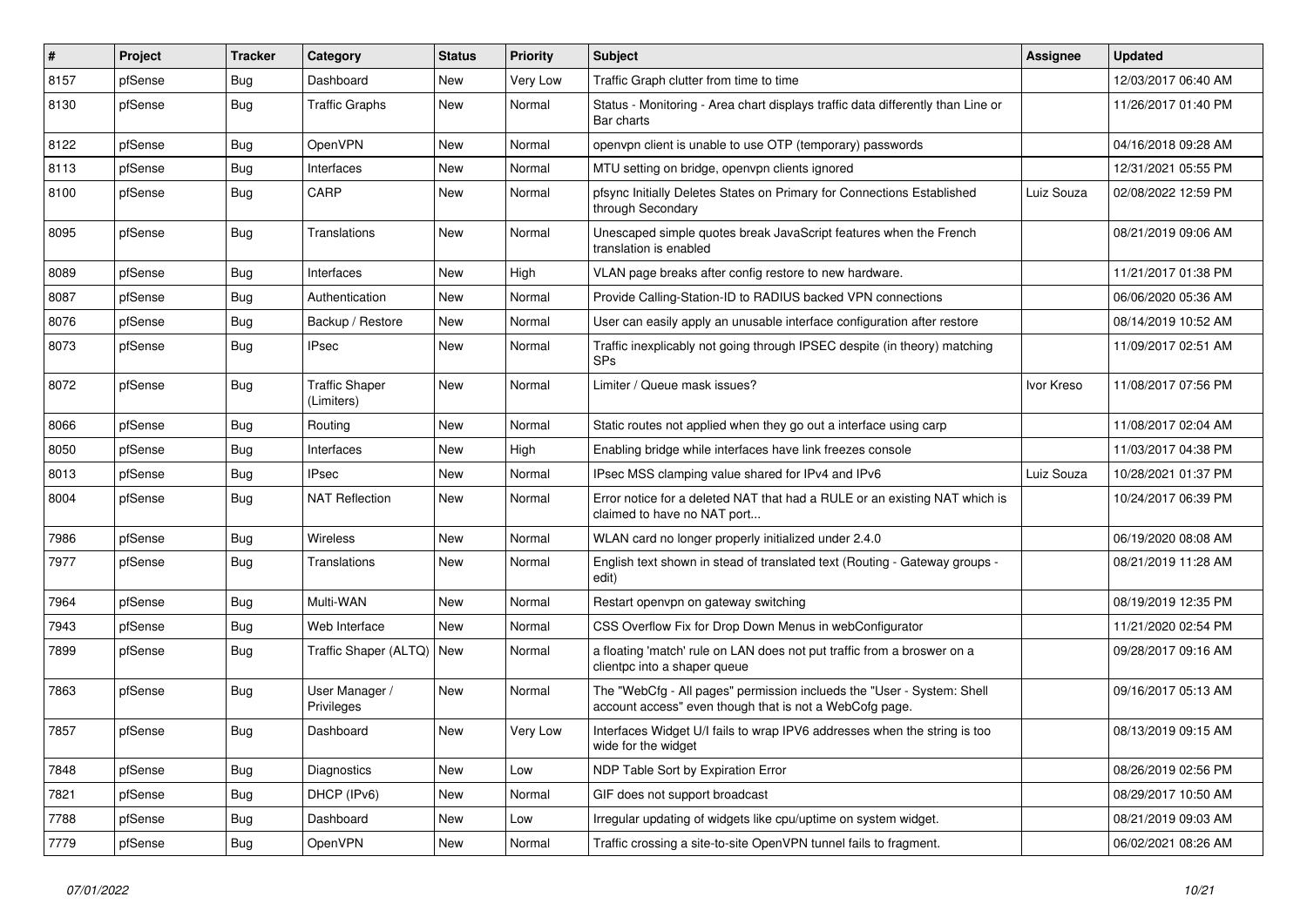| $\vert$ # | Project | <b>Tracker</b> | Category                                        | <b>Status</b> | <b>Priority</b> | <b>Subject</b>                                                                                                                | <b>Assignee</b> | <b>Updated</b>      |
|-----------|---------|----------------|-------------------------------------------------|---------------|-----------------|-------------------------------------------------------------------------------------------------------------------------------|-----------------|---------------------|
| 7757      | pfSense | <b>Bug</b>     | Backup / Restore                                | New           | Normal          | Auto Config Backup fails to upload unless Default Gateway is up                                                               |                 | 08/16/2019 12:47 PM |
| 7737      | pfSense | Bug            | <b>IPv6 Router</b><br>Advertisements<br>(RADVD) | New           | Normal          | radvd error message                                                                                                           |                 | 08/13/2019 09:41 AM |
| 7734      | pfSense | Bug            | DHCP (IPv6)                                     | <b>New</b>    | Normal          | Using opton ia pd0 does not renew prefix and prefix get dropped                                                               |                 | 07/31/2017 03:46 AM |
| 7730      | pfSense | Bug            | Interfaces                                      | New           | High            | 2.3.4 1 greX: loop detected when hit save on filter rules or interfaces                                                       |                 | 07/27/2017 08:16 AM |
| 7665      | pfSense | Bug            | Aliases / Tables                                | New           | Normal          | Host range validation for Aliases is not strict enough                                                                        |                 | 08/21/2019 11:01 AM |
| 7648      | pfSense | <b>Bug</b>     | CARP                                            | New           | Very Low        | SPAN ports on an interface renders CARP HA inoperative                                                                        |                 | 06/14/2017 09:19 PM |
| 7590      | pfSense | Bug            | <b>Diagnostics</b>                              | New           | Normal          | diag edit do not save when nothing to sae (in directory browse view)                                                          |                 | 05/20/2017 05:04 PM |
| 7589      | pfSense | Bug            | Diagnostics                                     | New           | Normal          | diag_edit.php old print_info_box                                                                                              |                 | 05/20/2017 05:02 PM |
| 7551      | pfSense | <b>Bug</b>     | Rules / NAT                                     | New           | Normal          | Dynamic IPsec endpoints not added to rule set after WAN down/up                                                               |                 | 05/16/2017 02:26 PM |
| 7476      | pfSense | Bug            | Logging                                         | New           | Normal          | Dirty buffer used to build log messages?                                                                                      |                 | 04/17/2017 09:51 PM |
| 7430      | pfSense | Bug            | Interfaces                                      | New           | Normal          | pfsense-utils.inc - where is ipaddr configured() should account for loopback<br>interface                                     |                 | 08/13/2019 03:48 PM |
| 7420      | pfSense | Bug            | <b>IPsec</b>                                    | New           | Normal          | ipsec status freezing                                                                                                         |                 | 02/13/2020 09:09 AM |
| 7402      | pfSense | <b>Bug</b>     | Web Interface                                   | New           | Normal          | Inconsistent use of htmlentities validation checks                                                                            |                 | 03/21/2017 08:58 AM |
| 7387      | pfSense | <b>Bug</b>     | Dashboard                                       | New           | Low             | New Traffic Graph in dashboard resets inverted view to normal view                                                            | Jared Dillard   | 12/11/2021 08:14 PM |
| 7373      | pfSense | Bug            | Rules / NAT                                     | New           | Normal          | Firewall schedules GUI needs to be redone from scratch                                                                        |                 | 08/21/2019 08:56 AM |
| 7352      | pfSense | Bug            | Routing                                         | New           | Normal          | pfSense IPv6 static route is dumped after a WAN flap                                                                          |                 | 01/20/2022 09:35 AM |
| 7329      | pfSense | Bug            | <b>DNS Forwarder</b>                            | New           | Low             | <b>DHCP Not Updating DNS</b>                                                                                                  |                 | 01/21/2022 09:16 PM |
| 7314      | pfSense | <b>Bug</b>     | <b>RRD Graphs</b>                               | New           | Low             | Discrepancy in ntp monitoring view                                                                                            |                 | 02/24/2017 08:37 PM |
| 7303      | pfSense | Bug            | IPv6 Router<br>Advertisements<br>(RADVD)        | New           | Normal          | ipv6 connectivity lost on pfSense reboot                                                                                      |                 | 08/20/2019 12:23 PM |
| 7289      | pfSense | <b>Bug</b>     | Certificates                                    | New           | Low             | Generating 4096bit Certificate                                                                                                |                 | 08/14/2019 09:56 AM |
| 7238      | pfSense | Bug            | Web Interface                                   | New           | Normal          | Menu layout broken when using "Hostname in Menu" with long hostnames                                                          |                 | 02/21/2017 07:01 AM |
| 7235      | pfSense | <b>Bug</b>     | IPsec                                           | New           | Normal          | 4860 has not got significant IPsec performance rising with enabled HW<br>acceleration                                         | Luiz Souza      | 12/18/2021 04:32 PM |
| 7195      | pfSense | <b>Bug</b>     | Package System                                  | New           | Normal          | pkg_edit.php - < checkenablefields > tag has no effect on fields other than<br>checkbox/input                                 |                 | 08/21/2019 09:15 AM |
| 7172      | pfSense | <b>Bug</b>     | DHCP (IPv4)                                     | New           | Normal          | Sorting by hostname in Services > DHCP Server > LAN should be "natural"<br>(alphanumeric friendly)                            |                 | 08/20/2019 03:47 PM |
| 7152      | pfSense | <b>Bug</b>     | <b>DNS Resolver</b>                             | New           | Normal          | Unbound / DNS Resolver issue if "Register DHCP static mappings in the<br>DNS Resolver" set before wildcard DNS custom options |                 | 12/18/2021 04:59 PM |
| 7113      | pfSense | <b>Bug</b>     | Dashboard                                       | New           | Normal          | Interface name in Traffic Graphs                                                                                              |                 | 12/31/2021 05:40 PM |
| 7082      | pfSense | Bug            | Package System                                  | New           | Normal          | pkg_edit.php - impossible to use default_value with rowhelperfield                                                            |                 | 08/21/2019 09:15 AM |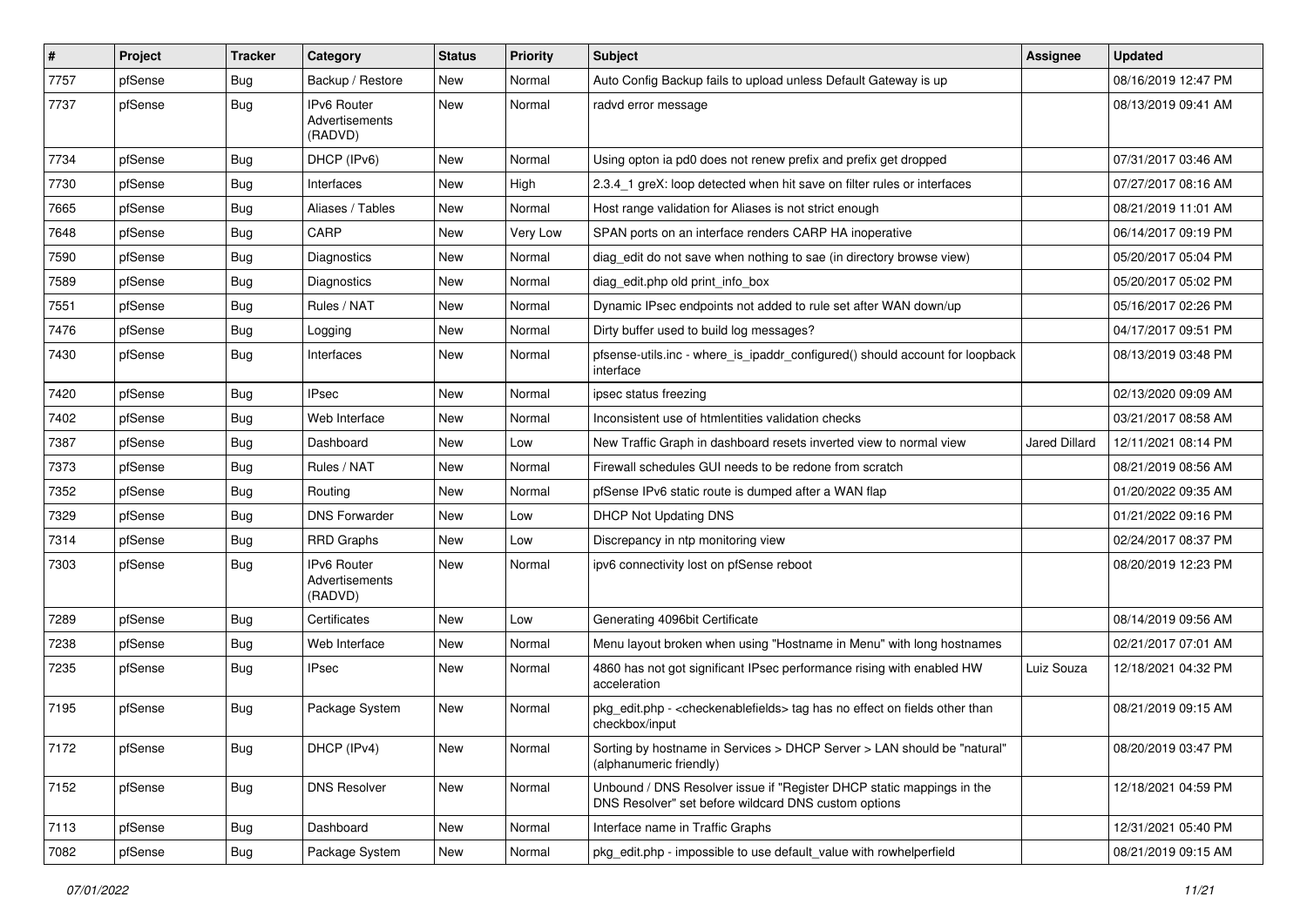| $\vert$ # | Project | <b>Tracker</b> | Category                                        | <b>Status</b> | <b>Priority</b> | <b>Subject</b>                                                                                                                                      | <b>Assignee</b>    | <b>Updated</b>      |
|-----------|---------|----------------|-------------------------------------------------|---------------|-----------------|-----------------------------------------------------------------------------------------------------------------------------------------------------|--------------------|---------------------|
| 7040      | pfSense | Bug            | Interfaces                                      | New           | Normal          | Issue when disabling an interface                                                                                                                   |                    | 12/26/2016 02:56 AM |
| 6993      | pfSense | Bug            | OpenVPN                                         | New           | Normal          | OpenVPN status error during CARP state transition                                                                                                   | James Webb         | 12/31/2021 05:44 PM |
| 6977      | pfSense | Bug            | Interfaces                                      | New           | Normal          | VLAN traffic is erroneously counted as underlying iface (untagged) traffic                                                                          |                    | 08/13/2019 02:56 PM |
| 6926      | pfSense | <b>Bug</b>     | UPnP/NAT-PMP                                    | New           | Normal          | Miniupnp advertising expired IPv6 address                                                                                                           |                    | 01/15/2022 08:29 PM |
| 6873      | pfSense | Bug            | DHCP (IPv6)                                     | New           | Low             | radvd - Too many addresses in RDNSS section when previously using<br>DHCP <sub>v6</sub>                                                             | Dominic<br>McKeown | 06/06/2018 10:45 AM |
| 6823      | pfSense | <b>Bug</b>     | Interfaces                                      | New           | Normal          | No connectivity after changing link state to UP                                                                                                     |                    | 04/21/2022 12:39 PM |
| 6803      | pfSense | <b>Bug</b>     | Web Interface                                   | <b>New</b>    | Normal          | CSRF timeout occurs when it (probably) shouldn't                                                                                                    |                    | 11/03/2016 09:43 PM |
| 6799      | pfSense | Bug            | Rules / NAT                                     | New           | Normal          | Using NOT (!) with interface subnet macros results unexpected traffic<br>passing when multiple subnets are included in the macro (i.e. VIP subnets) |                    | 02/07/2022 02:18 PM |
| 6696      | pfSense | Bug            | Traffic Shaper (ALTQ)   New                     |               | Low             | Add configure link to Status > Queues error message if traffic shaping not<br>configured                                                            | Jared Dillard      | 08/21/2019 08:55 AM |
| 6691      | pfSense | <b>Bug</b>     | DHCP (IPv6)                                     | New           | Normal          | dhcp6c quits after only two tries if no response was received                                                                                       |                    | 12/07/2020 04:25 PM |
| 6627      | pfSense | Bug            | Rules / NAT                                     | New           | Normal          | floating tab match rules ignore quick action so should be removed                                                                                   |                    | 07/18/2016 02:15 PM |
| 6541      | pfSense | <b>Bug</b>     | IPv6 Router<br>Advertisements<br>(RADVD)        | New           | Normal          | IPv6 RAs always include on-link prefix; clients may not use DHCPv6<br>managed addresses                                                             |                    | 08/13/2019 03:23 PM |
| 6481      | pfSense | Bug            | <b>IPsec</b>                                    | New           | Normal          | loading EAP_RADIUS method failed                                                                                                                    |                    | 03/24/2020 04:25 PM |
| 6398      | pfSense | Bug            | Configuration<br>Backend                        | New           | Normal          | If config cannot be loaded due to corruption or bug, it isn't handled gracefully<br>(just stops)                                                    |                    | 08/13/2019 01:23 PM |
| 6386      | pfSense | Bug            | <b>IPv6 Router</b><br>Advertisements<br>(RADVD) | <b>New</b>    | Low             | Switching Router Advertisements to disabled should broadcast IP Removal<br>messages                                                                 |                    | 05/22/2016 10:44 PM |
| 6361      | pfSense | Bug            | Web Interface                                   | New           | Low             | Responsive Mobile Menu issue                                                                                                                        |                    | 05/16/2016 12:09 PM |
| 6321      | pfSense | Bug            | L <sub>2</sub> TP                               | New           | Normal          | Problem with connecting I2tp over ipsec from android and windows                                                                                    |                    | 11/13/2020 11:01 AM |
| 6295      | pfSense | <b>Bug</b>     | <b>Traffic Shaper</b><br>(Limiters)             | New           | Normal          | Crash upon applying CODELQ to untagged parent interface when also<br>applied to daughter VLAN                                                       | Luiz Souza         | 08/20/2019 02:44 PM |
| 6289      | pfSense | Bug            | Interfaces                                      | New           | Normal          | IPv6 address not given to track6 interfaces on create                                                                                               |                    | 12/30/2021 04:17 AM |
| 6186      | pfSense | <b>Bug</b>     | Services                                        | New           | Normal          | race conditions in service startup                                                                                                                  |                    | 04/21/2022 12:39 PM |
| 6051      | pfSense | Bug            | DHCP (IPv6)                                     | New           | Normal          | DHCPv6 Client Failure for additional WAN Address causes<br>2-seconds-service-restart-loop                                                           |                    | 12/03/2020 01:08 AM |
| 6029      | pfSense | <b>Bug</b>     | <b>XML Parser</b>                               | New           | Normal          | Unhelpful error messages in xmlparse*.inc and generally                                                                                             |                    | 08/13/2019 12:52 PM |
| 6026      | pfSense | <b>Bug</b>     | Rules / NAT                                     | New           | Low             | webinterface, firewall rules, wrapping of columns or visible<br>(horizontal) scrollbar needed when contents doesnt fit                              | Jared Dillard      | 08/20/2019 03:40 PM |
| 5849      | pfSense | Bug            | CARP                                            | New           | Normal          | Routing fail on CARP IPsec                                                                                                                          |                    | 12/18/2021 04:41 PM |
| 5786      | pfSense | Bug            | Web Interface                                   | New           | Normal          | Check WebConfigurator port for conflicts                                                                                                            |                    | 04/21/2022 12:39 PM |
| 5652      | pfSense | <b>Bug</b>     | Authentication                                  | New           | Normal          | Radius IETF Class Group Assignment - Incorrect Standard                                                                                             |                    | 08/13/2019 01:39 PM |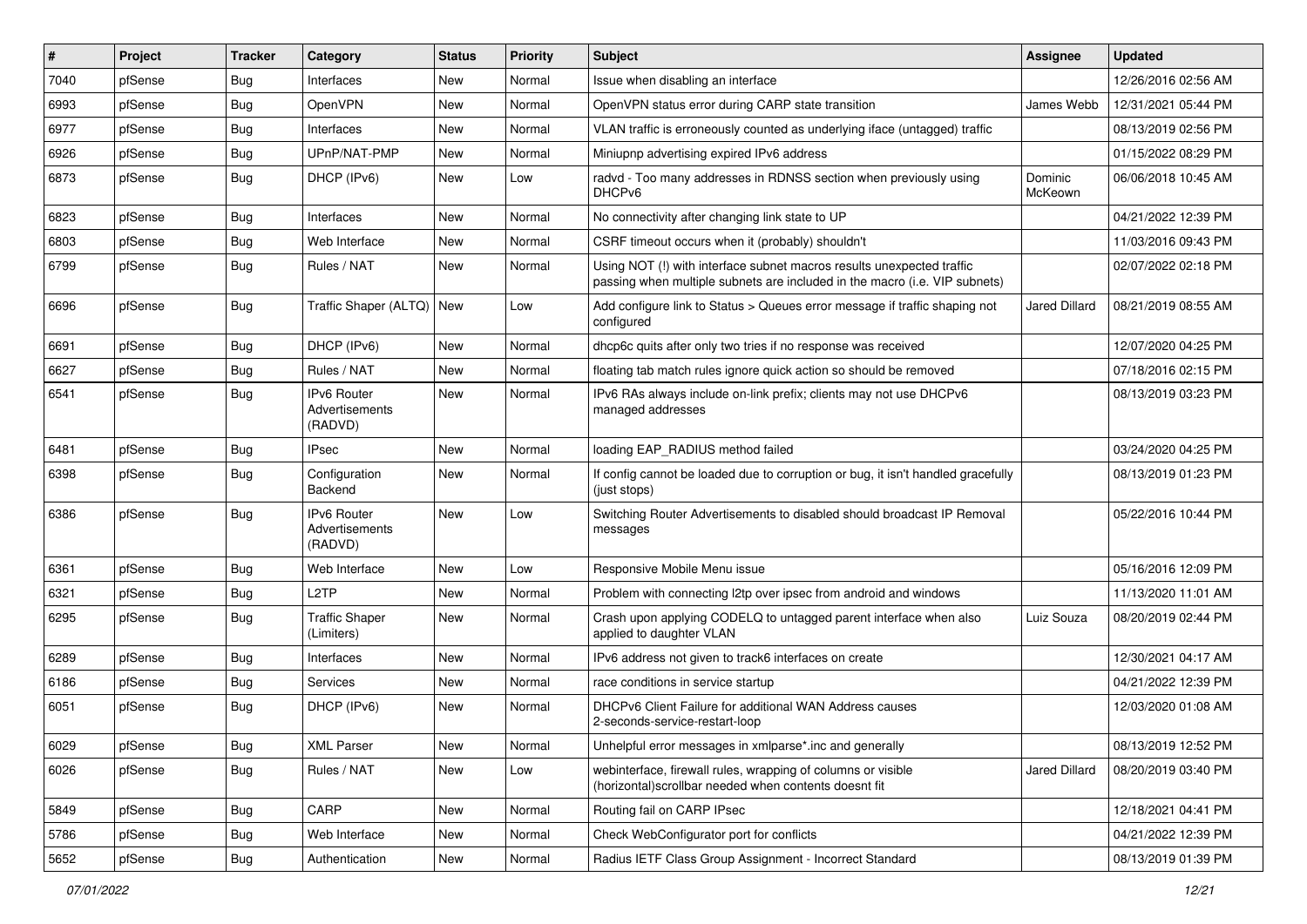| #    | Project | <b>Tracker</b> | Category                     | <b>Status</b> | <b>Priority</b> | <b>Subject</b>                                                                                                  | <b>Assignee</b>      | <b>Updated</b>      |
|------|---------|----------------|------------------------------|---------------|-----------------|-----------------------------------------------------------------------------------------------------------------|----------------------|---------------------|
| 5629 | pfSense | <b>Bug</b>     | IPsec                        | New           | Normal          | Allow for IPsec configuration using certs without a CA                                                          |                      | 12/31/2021 05:21 PM |
| 5367 | pfSense | Bug            | Web Interface                | New           | Normal          | Safari repeatedly tries to reload dashboard                                                                     | <b>Jared Dillard</b> | 08/22/2016 11:08 AM |
| 5355 | pfSense | Bug            | <b>IPsec</b>                 | New           | High            | on Dynamic WAN IP (DHCP Client) it takes 10 minutes before Phase1<br>reconnects                                 |                      | 07/08/2016 10:29 PM |
| 5306 | pfSense | <b>Bug</b>     | Package System               | New           | Normal          | textarea fields should have linebreaks sanitized automatically on save                                          |                      | 03/03/2017 04:15 AM |
| 5253 | pfSense | Bug            | PPP Interfaces               | New           | Normal          | 3gstats.php 100% CPU                                                                                            |                      | 01/08/2022 05:02 PM |
| 4740 | pfSense | Bug            | Wireless                     | New           | Normal          | Intel wireless kernel panic in infrastructure mode with WPA                                                     |                      | 11/13/2020 08:38 AM |
| 4680 | pfSense | <b>Bug</b>     | <b>DHCP Relay</b>            | New           | Normal          | DHCP relay does not work with DHCP server on other end of OpenVPN<br>tunnel                                     |                      | 05/05/2015 06:55 PM |
| 4604 | pfSense | Bug            | <b>NTPD</b>                  | New           | Normal          | NTP time server entries may or may not work, depending upon interfaces<br>selected when configuring NTP service |                      | 12/11/2021 07:59 PM |
| 4479 | pfSense | <b>Bug</b>     | <b>Operating System</b>      | New           | Normal          | Firewall rules won't match GRE interface after applying IPSEC transport<br>encryption on GRE tunnel             | Luiz Souza           | 08/20/2021 08:46 AM |
| 4467 | pfSense | Bug            | Traffic Shaper (ALTQ) New    |               | Normal          | Traffic Graphs shows wrong throughput when traffic shaping enabled                                              |                      | 02/23/2015 05:31 PM |
| 4451 | pfSense | Bug            | DHCP (IPv4)                  | New           | Low             | Status DHCP Leases shows double entries for static entries without IP<br>address                                | <b>Phillip Davis</b> | 05/21/2022 04:55 PM |
| 3771 | pfSense | Bug            | DHCP (IPv4)                  | New           | Normal          | Webinterface and dhcpdcrashes with 500+ static leases                                                           |                      | 08/21/2019 09:26 AM |
| 3706 | pfSense | Bug            | User Manager /<br>Privileges | New           | Normal          | Permission order affects default page on limited accounts, but can't reorder                                    |                      | 02/06/2016 04:10 AM |
| 3465 | pfSense | Bug            | Traffic Shaper (ALTQ)        | <b>New</b>    | Normal          | Editing Traffic Shaper queues causes status_queues.php error                                                    |                      | 02/19/2014 01:53 AM |
| 3411 | pfSense | Bug            | Dashboard                    | New           | Low             | Interfaces and statistics dashboard widgets very slow with large numbers of<br>interfaces                       |                      | 01/24/2014 02:09 AM |
| 3404 | pfSense | <b>Bug</b>     | DHCP (IPv4)                  | New           | Normal          | DHCP Server Fails to Start on Interfaces that are Slow to Come Online<br>During Boot                            |                      | 02/11/2014 05:09 PM |
| 3382 | pfSense | Bug            | <b>IGMP Proxy</b>            | New           | Normal          | IGMPPROXY fails with more than 32 interfaces                                                                    |                      | 07/12/2016 11:01 PM |
| 3358 | pfSense | <b>Bug</b>     | Package System               | New           | Normal          | new version of <include_file> is not required during reinstall_all</include_file>                               |                      | 12/26/2014 12:13 PM |
| 3326 | pfSense | <b>Bug</b>     | <b>PPP</b> Interfaces        | New           | Normal          | IPv6 only PPPoE connection                                                                                      |                      | 11/18/2013 09:37 AM |
| 3312 | pfSense | <b>Bug</b>     | <b>IPsec</b>                 | New           | Normal          | Gateway on IPsec rules is not functional in pf                                                                  |                      | 01/28/2020 10:09 PM |
| 2367 | pfSense | <b>Bug</b>     | Rules / NAT                  | New           | Normal          | display negate rules in firewall_rules.php and evaluate when added                                              |                      | 05/07/2012 06:11 PM |
| 2335 | pfSense | Bug            | <b>Operating System</b>      | New           | Normal          | IGMPProxy and CARP Results in System Instability Upon Reboot                                                    |                      | 07/19/2014 10:25 PM |
| 2308 | pfSense | <b>Bug</b>     | Traffic Shaper (ALTQ) New    |               | Normal          | HFSC WebUI doesn't check for "Bandwidth" setting                                                                |                      | 12/04/2012 07:12 PM |
| 2138 | pfSense | <b>Bug</b>     | <b>RRD Graphs</b>            | New           | Normal          | RRD Wireless graph broken in BSS mode                                                                           |                      | 02/06/2016 04:59 AM |
| 1890 | pfSense | Bug            | Translations                 | New           | Normal          | No gettext support in console scripts                                                                           |                      | 08/13/2019 12:24 PM |
| 1849 | pfSense | Bug            | Traffic Shaper (ALTQ) New    |               | Normal          | Traffic shaper - By Queue view needs to show/use friendly inerface names                                        |                      | 01/10/2022 08:10 AM |
| 1819 | pfSense | <b>Bug</b>     | <b>DNS Resolver</b>          | New           | Normal          | DNS Resolver Not Registering DHCP Server Specified Domain Name                                                  | Luiz Souza           | 04/28/2022 01:53 PM |
| 1738 | pfSense | Bug            | Backup / Restore             | New           | Very Low        | Restore fails when username in backup is not matching                                                           |                      | 12/11/2021 07:51 PM |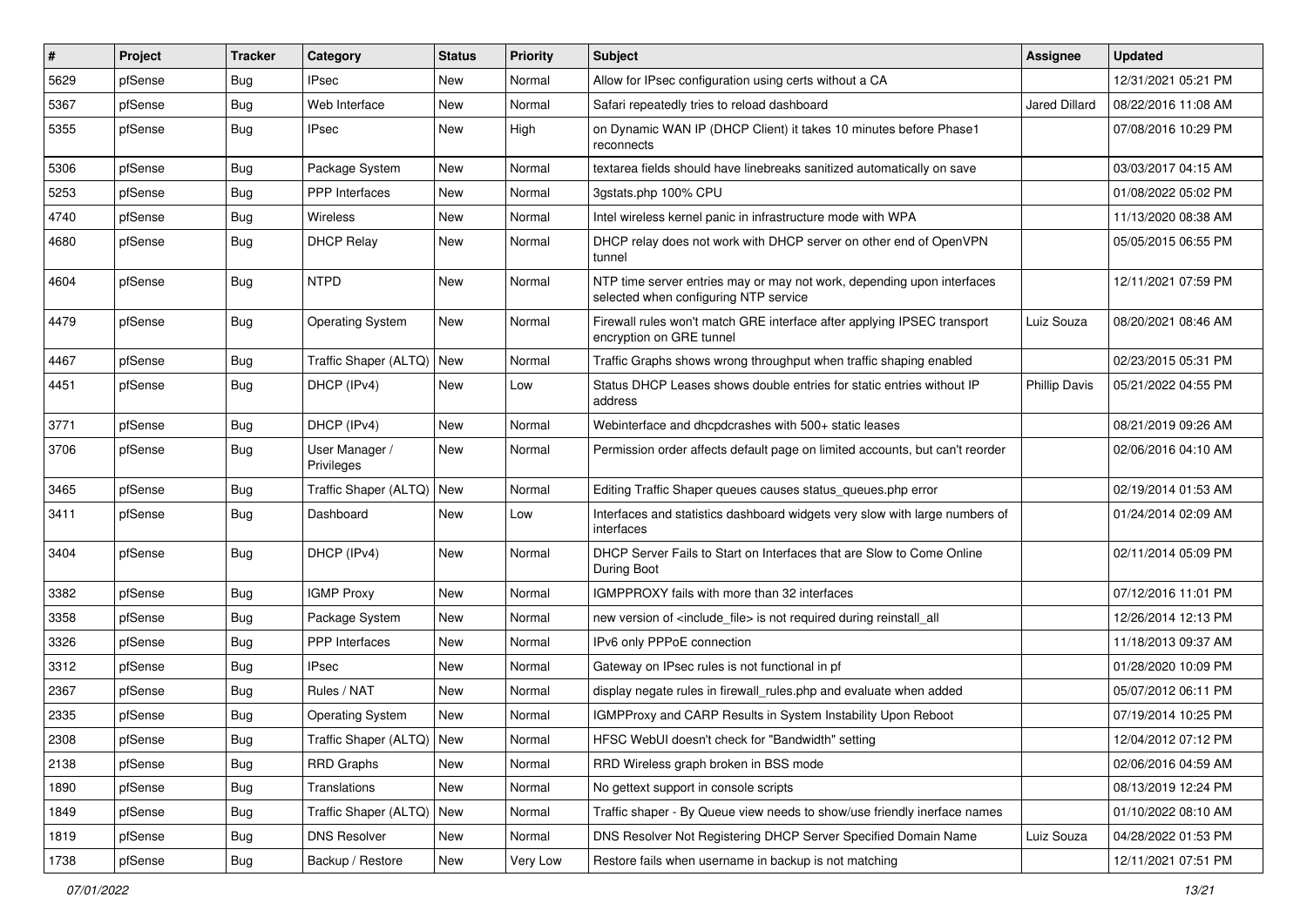| $\vert$ # | Project             | <b>Tracker</b> | Category              | <b>Status</b> | <b>Priority</b> | Subject                                                                                                                             | <b>Assignee</b>       | <b>Updated</b>      |
|-----------|---------------------|----------------|-----------------------|---------------|-----------------|-------------------------------------------------------------------------------------------------------------------------------------|-----------------------|---------------------|
| 1675      | pfSense             | Bug            | <b>Captive Portal</b> | New           | Normal          | Captive portal logout problems with pop-up blockers.                                                                                | <b>Jared Dillard</b>  | 03/28/2016 01:37 PM |
| 1667      | pfSense             | <b>Bug</b>     | L <sub>2</sub> TP     | New           | Normal          | L2TP server does not respond properly from a CARP VIP                                                                               |                       | 12/11/2021 07:43 PM |
| 13247     | pfSense<br>Packages | Bug            | open-vm-tools         | New           | Low             | Open-VM-Tools service actions do not work                                                                                           |                       | 06/05/2022 07:09 PM |
| 13209     | pfSense<br>Packages | Bug            | pfBlockerNG           | New           | Low             | Parsing Filter log by pfBlockerNG creates IP Block log with<br>Source/Destination mixed up or wrong Direcion                        | <b>Viktor Gurov</b>   | 05/25/2022 03:50 AM |
| 13202     | pfSense<br>Packages | Bug            | pfBlockerNG           | New           | Normal          | Missing Protocols on IP Feed Groups Advanced Inbound/Outbound Firewall<br>Rule settings                                             |                       | 05/23/2022 08:58 AM |
| 13194     | pfSense<br>Packages | Bug            | pfBlockerNG           | New           | Normal          | Remove dead Malc0de feed                                                                                                            |                       | 05/23/2022 05:16 AM |
| 13180     | pfSense<br>Packages | Bug            | pfBlockerNG           | New           | High            | High CPU Utilization with pfb_filter <sup>[]</sup> since PfBlockerNG update to devel<br>3.1.04                                      |                       | 06/14/2022 08:00 AM |
| 13141     | pfSense<br>Packages | Bug            | squidguard            | New           | Normal          | wrong page squidguard block                                                                                                         |                       | 05/09/2022 05:33 PM |
| 13128     | pfSense<br>Packages | <b>Bug</b>     | Zabbix                | New           | Normal          | Zabbix Agent 6: HA Server Setup                                                                                                     |                       | 05/05/2022 01:55 AM |
| 13073     | pfSense<br>Packages | Bug            | Squid                 | New           | Normal          | ClamAV - clamd dies with high CPU load and thus the C-ICAP of<br>squid-reverse proxy causes http:500 errors                         |                       | 04/19/2022 05:38 AM |
| 13053     | pfSense<br>Packages | <b>Bug</b>     | <b>ACME</b>           | <b>New</b>    | Normal          | LoopiaAPI error handling                                                                                                            |                       | 05/05/2022 10:58 AM |
| 13045     | pfSense<br>Packages | Bug            | WireGuard             | New           | Normal          | Firewall floating rules ignore WireGuard traffic                                                                                    |                       | 04/11/2022 09:40 AM |
| 13043     | pfSense<br>Packages | Bug            | WireGuard             | <b>New</b>    | Normal          | OSPF over Wireguard interface doesn't populate neighbors after reboot                                                               |                       | 04/11/2022 09:22 AM |
| 13018     | pfSense<br>Packages | <b>Bug</b>     | pfBlockerNG           | New           | Normal          | TLD and DNSBL Safesearch DOH conflict disables TLD block when<br>conflicting DOH FQDN is deselected or whitelisted                  |                       | 04/01/2022 05:59 PM |
| 12982     | pfSense<br>Packages | <b>Bug</b>     | FreeRADIUS            | New           | Normal          | FreeRadius RadReply table entries missing from pf                                                                                   |                       | 06/19/2022 05:38 PM |
| 12924     | pfSense<br>Packages | Bug            | WireGuard             | New           | Normal          | DNS Resolver WireGuard ACL Inconsistency                                                                                            | Christian<br>McDonald | 04/10/2022 10:36 AM |
| 12916     | pfSense<br>Packages | Bug            | pfBlockerNG           | New           | Normal          | pfBlockerNG-devel cron job does not trigger xmlrpc sync                                                                             | Viktor Gurov          | 04/11/2022 12:55 PM |
| 12899     | pfSense<br>Packages | Bug            | Suricata              | New           | Normal          | Suricata doesn't honor Pass List                                                                                                    |                       | 03/04/2022 01:22 PM |
| 12845     | pfSense<br>Packages | <b>Bug</b>     | softflowd             | New           | Normal          | softflowd wrong vlan tag                                                                                                            |                       | 02/21/2022 10:40 AM |
| 12822     | pfSense<br>Packages | <b>Bug</b>     | pfBlockerNG           | New           | Normal          | IPv4 Source ASN format not working                                                                                                  |                       | 02/18/2022 10:47 AM |
| 12767     | pfSense<br>Packages | Bug            | Avahi                 | New           | Normal          | `Package radavahi-daemon does does not exist in current pfSense version<br>and it has been removed"" message on pfSense 2.7 restore |                       | 02/07/2022 11:28 AM |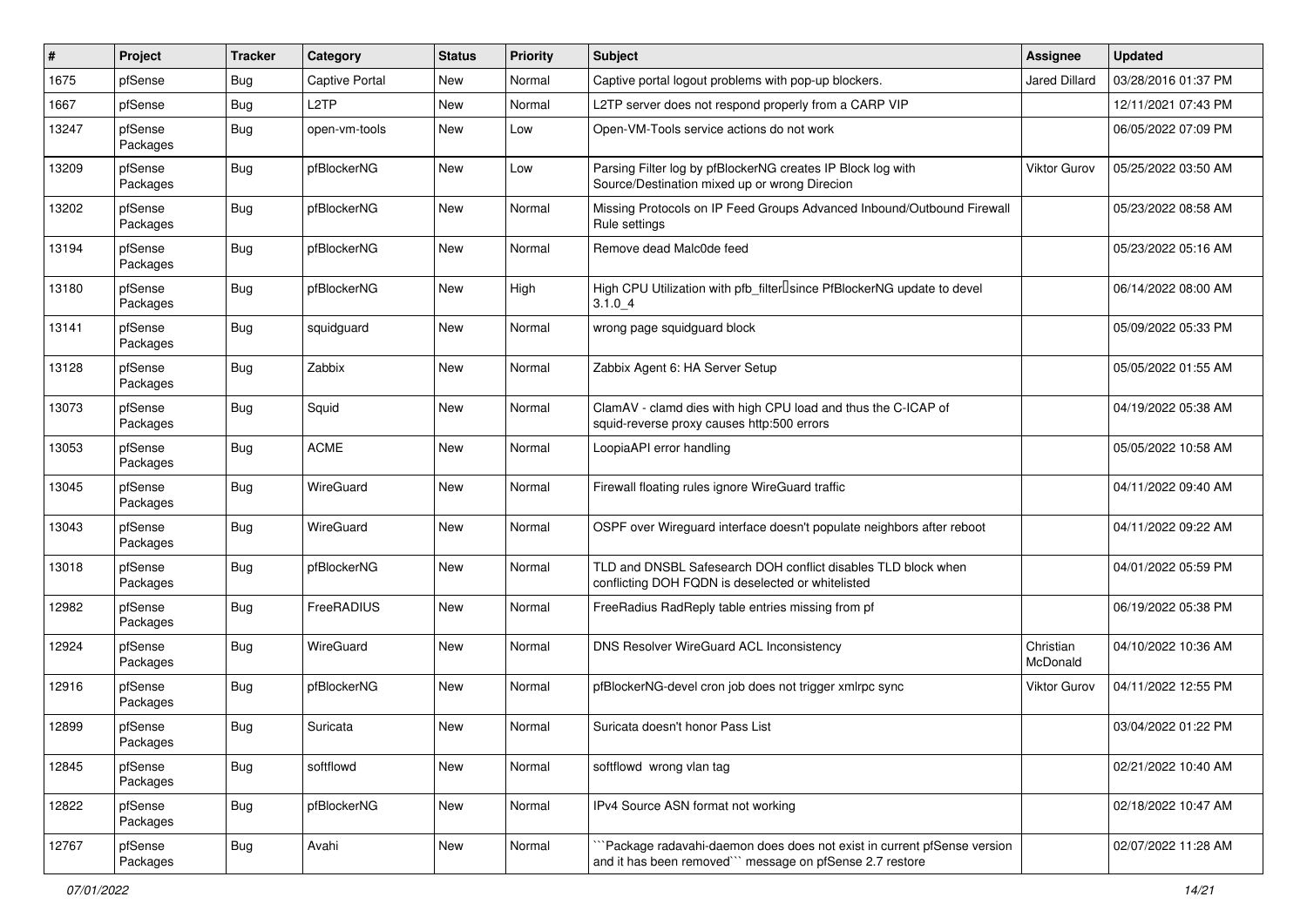| $\pmb{\#}$ | Project             | <b>Tracker</b> | Category                 | <b>Status</b> | <b>Priority</b> | <b>Subject</b>                                                                                            | Assignee              | <b>Updated</b>      |
|------------|---------------------|----------------|--------------------------|---------------|-----------------|-----------------------------------------------------------------------------------------------------------|-----------------------|---------------------|
| 12760      | pfSense<br>Packages | Bug            | WireGuard                | New           | Normal          | Link-local addresses disallowed on Wireguard interfaces                                                   | Christian<br>McDonald | 02/07/2022 03:50 AM |
| 12751      | pfSense<br>Packages | Bug            | <b>FRR</b>               | <b>New</b>    | Normal          | Improve FRR route restoration after gateway events                                                        |                       | 02/06/2022 11:07 PM |
| 12732      | pfSense<br>Packages | Bug            | squidguard               | <b>New</b>    | High            | Squid https filtering squidguard acl target list - erratic behaviour                                      |                       | 01/26/2022 09:11 AM |
| 12670      | pfSense<br>Packages | Bug            | <b>ACME</b>              | <b>New</b>    | Normal          | ACME package writes credentials to system log                                                             | <b>Viktor Gurov</b>   | 03/07/2022 10:58 AM |
| 12667      | pfSense<br>Packages | Bug            | WireGuard                | New           | Normal          | Firewall Crashed After Upgrading Wireguard                                                                |                       | 01/07/2022 09:18 AM |
| 12655      | pfSense<br>Packages | <b>Bug</b>     | Telegraf                 | New           | Normal          | telegraf, wireguard plugin failing                                                                        |                       | 12/30/2021 05:51 PM |
| 12623      | pfSense<br>Packages | Bug            | <b>ACME</b>              | <b>New</b>    | Normal          | acme.sh package   DNS-ISPConfig settings                                                                  | <b>Viktor Gurov</b>   | 03/10/2022 03:42 PM |
| 12608      | pfSense<br>Packages | Bug            | WireGuard                | New           | High            | WireGuard tunnels monitored by dpinger causing system to stop routing<br>completely in certain situations | Christian<br>McDonald | 12/16/2021 03:14 PM |
| 12538      | pfSense<br>Packages | Bug            | PIMD                     | <b>New</b>    | Normal          | PIMD sub-interface bug                                                                                    |                       | 11/20/2021 09:44 PM |
| 12444      | pfSense<br>Packages | Bug            | ntop                     | <b>New</b>    | Normal          | ntopng throws errors when viewing single host                                                             |                       | 10/11/2021 12:39 PM |
| 12338      | pfSense<br>Packages | Bug            | <b>RRD Summary</b>       | <b>New</b>    | Normal          | RRD Summary does not report data on 3100                                                                  |                       | 04/15/2022 02:54 PM |
| 12286      | pfSense<br>Packages | Bug            | FreeRADIUS               | New           | Normal          | Add support for ntlm_auth in LDAP                                                                         |                       | 08/20/2021 08:27 AM |
| 12260      | pfSense<br>Packages | Bug            | ntop                     | New           | Normal          | Update popup and version missmatch?                                                                       |                       | 01/08/2022 05:53 AM |
| 12188      | pfSense<br>Packages | Bug            | OpenVPN Client<br>Export | New           | Normal          | client export breaks multi remote configurations                                                          |                       | 10/02/2021 05:58 PM |
| 12178      | pfSense<br>Packages | Bug            | WireGuard                | New           | LOW             | WireGuard always shows 'Configuring WireGuard tunnelsdone.' message<br>on boot                            |                       | 07/30/2021 06:58 AM |
| 12130      | pfSense<br>Packages | Bug            | Zeek                     | <b>New</b>    | Normal          | Zeek fails to start                                                                                       |                       | 07/15/2021 02:00 AM |
| 12126      | pfSense<br>Packages | <b>Bug</b>     | FreeRADIUS               | New           | Normal          | freeradius3 0.15.7_31                                                                                     |                       | 10/11/2021 08:21 AM |
| 12084      | pfSense<br>Packages | Bug            | <b>FRR</b>               | New           | Normal          | libfrr.so.0 error on SG-1100                                                                              |                       | 06/26/2021 08:22 AM |
| 12033      | pfSense<br>Packages | <b>Bug</b>     | pfBlockerNG              | New           | Normal          | maxmindb and _sqlite3 modules not found                                                                   |                       | 10/01/2021 04:42 AM |
| 12009      | pfSense<br>Packages | <b>Bug</b>     | Zabbix                   | New           | Normal          | Zabbix Agent starts twice by /etc/rc.start packages                                                       |                       | 06/08/2021 01:35 AM |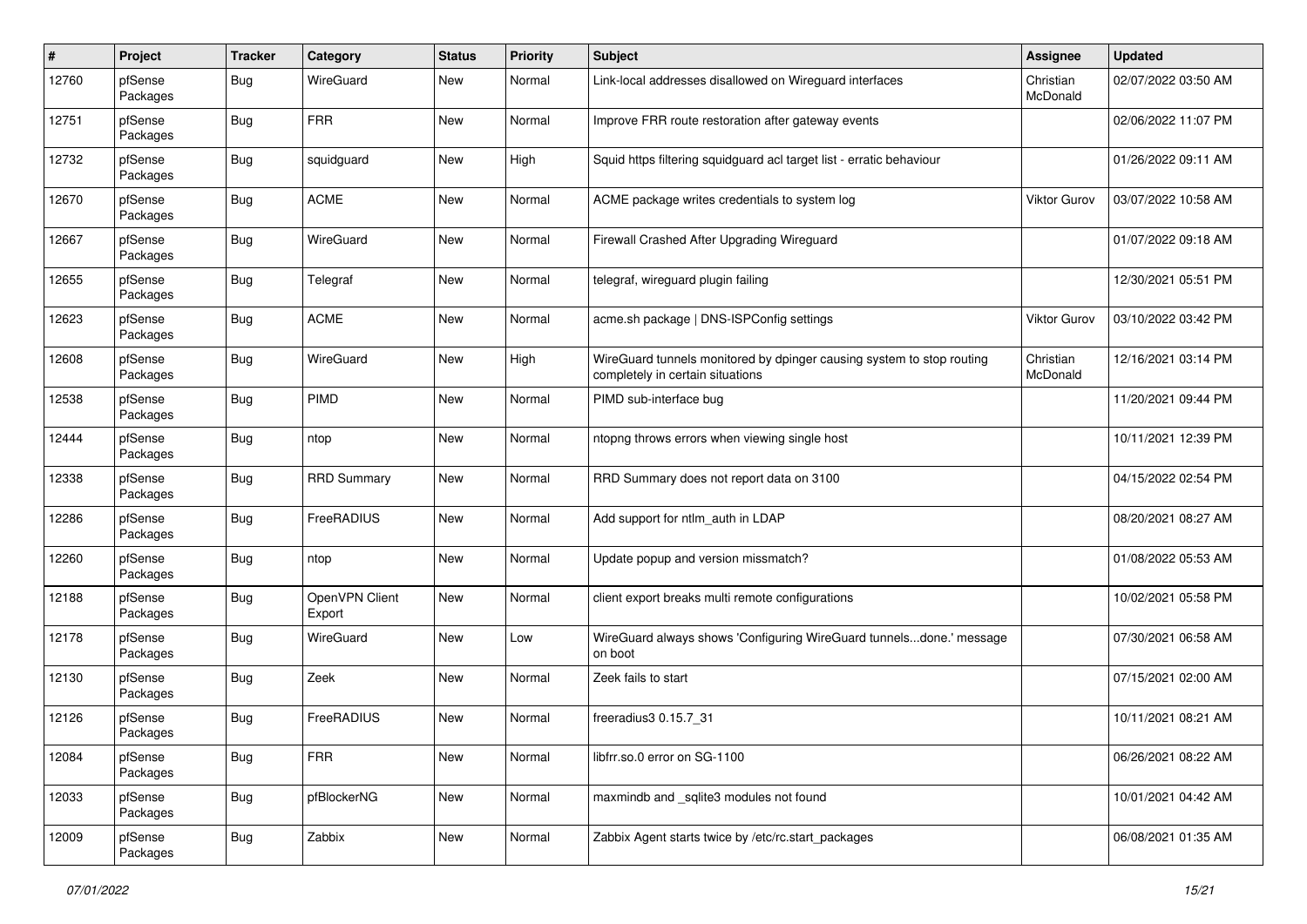| #     | Project             | <b>Tracker</b> | Category                     | <b>Status</b> | <b>Priority</b> | <b>Subject</b>                                                                       | Assignee      | <b>Updated</b>      |
|-------|---------------------|----------------|------------------------------|---------------|-----------------|--------------------------------------------------------------------------------------|---------------|---------------------|
| 11997 | pfSense<br>Packages | Bug            | <b>IPsec Profile Wizard</b>  | <b>New</b>    | Normal          | Add Support for Android Strongswan Profiles in the Profile Wizard                    | Jim Pingle    | 07/10/2021 07:51 PM |
| 11970 | pfSense<br>Packages | Bug            | Coreboot                     | <b>New</b>    | Normal          | Netgate Firmware Upgrade Doesn't Work on XG-2758                                     |               | 04/21/2022 12:39 PM |
| 11898 | pfSense<br>Packages | <b>Bug</b>     | apcupsd                      | New           | Normal          | PHP error from apcupsd dashboard widget                                              |               | 05/07/2021 09:12 AM |
| 11848 | pfSense<br>Packages | Bug            | Squid                        | New           | Normal          | Issue with squid cache download speed                                                |               | 04/23/2021 09:30 PM |
| 11841 | pfSense<br>Packages | Bug            | <b>FRR</b>                   | <b>New</b>    | Normal          | FRR access lists default bahavior changed to permit by default                       |               | 04/22/2021 09:52 AM |
| 11835 | pfSense<br>Packages | <b>Bug</b>     | <b>FRR</b>                   | New           | Normal          | FRR OSPF redistributed connected routes disappearing                                 |               | 04/22/2021 07:11 AM |
| 11802 | pfSense<br>Packages | Bug            | FreeRADIUS                   | New           | Normal          | FreeRADIUS sync                                                                      |               | 05/10/2021 04:18 AM |
| 11797 | pfSense<br>Packages | Bug            | <b>Status Traffic Totals</b> | New           | Normal          | Traffic Totals lost upon reboot when using a ramdisk for /var and /tmp               | John Cornwell | 04/10/2021 06:27 PM |
| 11780 | pfSense<br>Packages | Bug            | Suricata                     | <b>New</b>    | Very High       | Suricata package fails to prune suricata.log                                         |               | 08/06/2021 07:18 AM |
| 11777 | pfSense<br>Packages | Bug            | Unbound                      | New           | Very Low        | Input validation prevents DNS Resolver from being disabled                           |               | 04/05/2021 05:51 PM |
| 11763 | pfSense<br>Packages | Bug            | Status Monitoring            | New           | Normal          | Traffic graphs refresh issue                                                         |               | 05/03/2021 09:44 AM |
| 11742 | pfSense<br>Packages | Bug            | Suricata                     | New           | Normal          | Blocking / Unblocking is not working correctly.                                      |               | 09/01/2021 11:08 AM |
| 11650 | pfSense<br>Packages | <b>Bug</b>     | <b>FRR</b>                   | New           | Very Low        | FRR configuration broken on restore of manually edited FRR config sections           |               | 03/10/2021 08:50 AM |
| 11610 | pfSense<br>Packages | <b>Bug</b>     | NET-SNMP                     | New           | Normal          | NET-SNMP is not setting the correct permissions on AgentX                            |               | 06/28/2021 07:54 AM |
| 11592 | pfSense<br>Packages | <b>Bug</b>     | node exporter                | New           | Normal          | Node exporter can not read system statistics                                         |               | 10/15/2021 09:37 PM |
| 11572 | pfSense<br>Packages | Bug            | pfBlockerNG                  | <b>New</b>    | High            | Auto created firewall rules have IPv4 as protocol only - even for IPv6 lists.        |               | 06/25/2022 10:59 AM |
| 11563 | pfSense<br>Packages | <b>Bug</b>     | <b>BIND</b>                  | <b>New</b>    | High            | BIND GUI writes TXT records > 255 characters                                         |               | 02/27/2021 07:11 AM |
| 11525 | pfSense<br>Packages | Bug            | Suricata                     | New           | Normal          | pfsense 2.5.0 release version for vlan issue to suricata                             |               | 11/11/2021 08:16 AM |
| 11522 | pfSense<br>Packages | <b>Bug</b>     | Zabbix                       | New           | Normal          | fping6 error                                                                         |               | 02/24/2021 07:13 AM |
| 11509 | pfSense<br>Packages | Bug            | <b>LCDProc</b>               | New           | Low             | LCD package - not starting at boot - stop and start in Status Window not<br>possible |               | 02/23/2021 10:55 AM |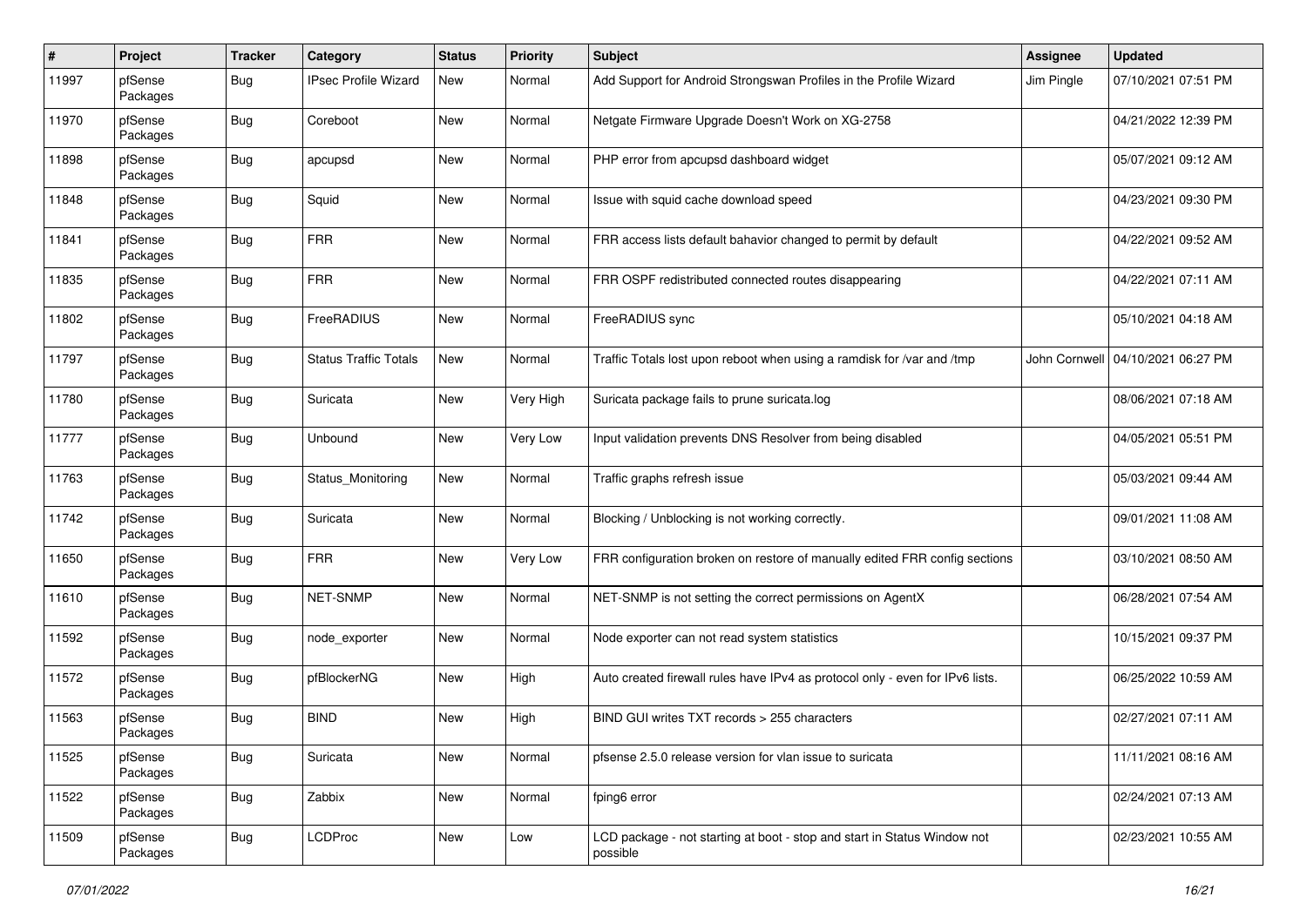| $\#$  | Project             | <b>Tracker</b> | Category         | <b>Status</b> | <b>Priority</b> | Subject                                                                                                                | Assignee | <b>Updated</b>      |
|-------|---------------------|----------------|------------------|---------------|-----------------|------------------------------------------------------------------------------------------------------------------------|----------|---------------------|
| 11493 | pfSense<br>Packages | Bug            | Zabbix           | New           | Very Low        | After upgrade zabbix proxy wont start                                                                                  |          | 02/21/2021 05:31 AM |
| 11490 | pfSense<br>Packages | Bug            | Service Watchdog | New           | Very Low        | Service Watchdog - Impacts Reboots and Package Updates                                                                 |          | 02/22/2021 12:07 PM |
| 11479 | pfSense<br>Packages | <b>Bug</b>     | snmptt           | <b>New</b>    | Normal          | snmptt 1.4.2 does not work in daemon mode                                                                              |          | 02/20/2021 04:37 PM |
| 11414 | pfSense<br>Packages | Bug            | pfBlockerNG      | New           | Normal          | Enabling feed "Public_DNS4_all" breaks some Google services                                                            |          | 02/13/2021 02:46 AM |
| 11398 | pfSense<br>Packages | <b>Bug</b>     | pfBlockerNG      | New           | Normal          | pfBlocker upgrade hangs forever                                                                                        |          | 04/21/2022 12:39 PM |
| 11375 | pfSense<br>Packages | <b>Bug</b>     | apcupsd          | New           | Normal          | UPS Type <blank> for USB APC</blank>                                                                                   |          | 02/26/2021 11:10 AM |
| 11261 | pfSense<br>Packages | <b>Bug</b>     | pfBlockerNG      | New           | Normal          | pfBlockerNG ASN numbers in IPv4 (/IPv6) Custom_List generate error(s)<br>"Invalid numeric literal at line 1, column 7" |          | 01/28/2021 08:34 AM |
| 11235 | pfSense<br>Packages | <b>Bug</b>     | Filer            | New           | Normal          | Filer run script when "state" unchanged                                                                                |          | 01/08/2021 07:24 AM |
| 11182 | pfSense<br>Packages | <b>Bug</b>     | <b>NRPE</b>      | New           | Normal          | NRPE in HA syncs the bind IP                                                                                           |          | 12/01/2021 02:15 AM |
| 11158 | pfSense<br>Packages | <b>Bug</b>     | <b>FRR</b>       | <b>New</b>    | High            | <b>FRR Prefix Lists</b>                                                                                                |          | 12/30/2020 04:55 PM |
| 11074 | pfSense<br>Packages | Bug            | <b>BIND</b>      | <b>New</b>    | Low             | bind Zone Settings Zones, Save button opens "Confirmation required to save<br>changes"                                 |          | 11/16/2020 11:08 AM |
| 11040 | pfSense<br>Packages | Bug            | pfBlockerNG      | New           | Normal          | pfb_filter core faults when clearing firewall log                                                                      |          | 11/07/2020 01:44 PM |
| 11036 | pfSense<br>Packages | <b>Bug</b>     | haproxy          | New           | Normal          | <b>HAproxy ACL</b>                                                                                                     |          | 02/11/2022 11:27 AM |
| 11000 | pfSense<br>Packages | <b>Bug</b>     | haproxy          | New           | Very Low        | haproxy deprecated trick suggested                                                                                     |          | 12/23/2020 02:55 PM |
| 10994 | pfSense<br>Packages | <b>Bug</b>     | squidguard       | New           | LOW             | SquidGuard Blacklists Restore Default button does not work                                                             |          | 10/20/2020 12:26 PM |
| 10989 | pfSense<br>Packages | <b>Bug</b>     | Snort            | New           | LOW             | Snort alert page has hidden characters in IPv6 address                                                                 |          | 10/17/2020 04:06 PM |
| 10935 | pfSense<br>Packages | <b>Bug</b>     | <b>FRR</b>       | <b>New</b>    | Normal          | FRR 0.6.7-6 - BGPD service recycled IPv6 without Route Map                                                             |          | 12/30/2020 05:00 PM |
| 10845 | pfSense<br>Packages | <b>Bug</b>     | apcupsd          | New           | Normal          | apcupsd doesn't stop when not enabled                                                                                  |          | 08/24/2020 10:16 AM |
| 10791 | pfSense<br>Packages | <b>Bug</b>     | PIMD             | New           | Normal          | Valid (vlan)interfaces do not get vif reporting "Invalid phyint address"                                               |          | 10/06/2020 09:20 AM |
| 10783 | pfSense<br>Packages | <b>Bug</b>     | ntop             | New           | Normal          | NtopNG is very unstable on arm64                                                                                       |          | 07/22/2020 09:07 AM |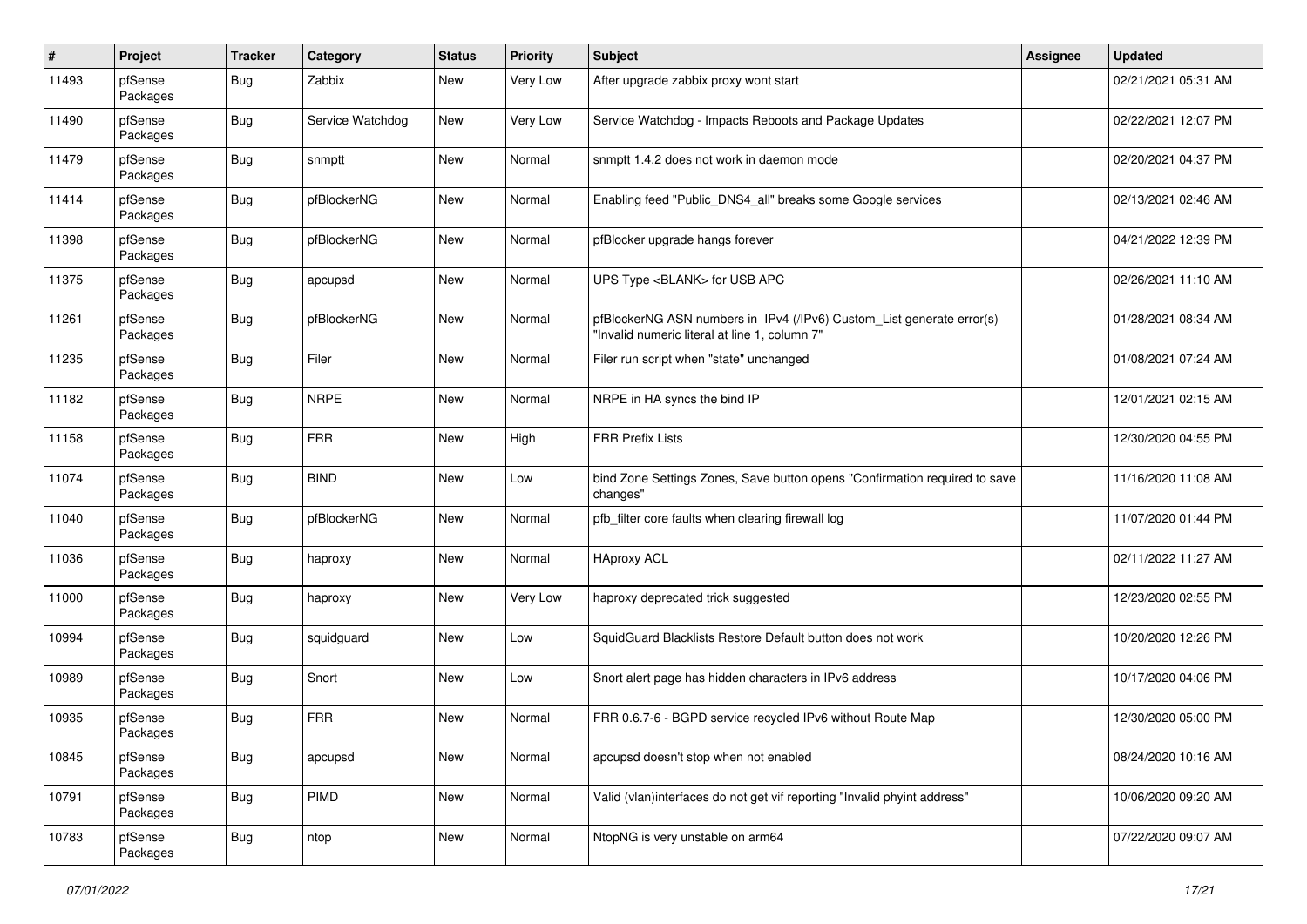| $\pmb{\#}$ | Project             | <b>Tracker</b> | Category                     | <b>Status</b> | <b>Priority</b> | Subject                                                                                                                                                  | Assignee             | <b>Updated</b>      |
|------------|---------------------|----------------|------------------------------|---------------|-----------------|----------------------------------------------------------------------------------------------------------------------------------------------------------|----------------------|---------------------|
| 10760      | pfSense<br>Packages | Bug            | <b>BIND</b>                  | <b>New</b>    | High            | pfSense BIND 9.14.12 server terminates due to assertion failure                                                                                          |                      | 07/11/2020 04:53 PM |
| 10695      | pfSense<br>Packages | Bug            | FreeRADIUS                   | <b>New</b>    | Normal          | FreeRadius Accounting skipping MBs after reboot due to power down                                                                                        |                      | 06/24/2020 04:49 AM |
| 10693      | pfSense<br>Packages | <b>Bug</b>     | <b>BIND</b>                  | <b>New</b>    | Normal          | pfSense Bind Zone Editor UI does not update zone serial number when a<br>change is made                                                                  |                      | 09/01/2021 12:51 AM |
| 10606      | pfSense<br>Packages | <b>Bug</b>     | Snort                        | <b>New</b>    | Normal          | Snort Inline stopped working after upgrade to FreeBSD 12.1 (network traffic<br>blocked after heavy load randomly)                                        |                      | 05/28/2020 10:06 AM |
| 10601      | pfSense<br>Packages | <b>Bug</b>     | Status Monitoring            | New           | Normal          | Dashboard->Traffic Graphs Scale is capped for outbound                                                                                                   |                      | 05/29/2020 10:13 AM |
| 10590      | pfSense<br>Packages | <b>Bug</b>     | pfBlockerNG                  | New           | Normal          | pfBlockerNG: Invalid argument supplied for foreach()                                                                                                     |                      | 05/26/2020 08:22 AM |
| 10526      | pfSense<br>Packages | Bug            | pfBlockerNG                  | New           | Normal          | Package pfBlockerNG Crashes on Alert view                                                                                                                |                      | 05/04/2020 08:59 AM |
| 10516      | pfSense<br>Packages | <b>Bug</b>     | <b>FRR</b>                   | New           | Normal          | <b>FRR Access list</b>                                                                                                                                   |                      | 12/06/2020 11:02 PM |
| 10503      | pfSense<br>Packages | <b>Bug</b>     | <b>FRR</b>                   | <b>New</b>    | Normal          | Flapping any GW in multi-WAN influences restating all IPsec tunnels in FRR<br>which leads to dropping all IPsec VTI static routes and related BGP issues |                      | 05/08/2020 07:51 PM |
| 10487      | pfSense<br>Packages | Bug            | Telegraf                     | <b>New</b>    | Normal          | Telegraf package not sending logs to influxdb server                                                                                                     |                      | 05/03/2020 07:09 PM |
| 10436      | pfSense<br>Packages | <b>Bug</b>     | softflowd                    | <b>New</b>    | Normal          | softflowd no longer sends flow data after upgrade ( $v0.9.9 - 1$ -> $v1.0.0$ )                                                                           |                      | 06/07/2022 12:25 AM |
| 10429      | pfSense<br>Packages | <b>Bug</b>     | <b>Status Traffic Totals</b> | <b>New</b>    | Normal          | Status Traffic Total broken 2.4.5                                                                                                                        | <b>Jared Dillard</b> | 02/27/2021 07:55 PM |
| 10370      | pfSense<br>Packages | <b>Bug</b>     | ntop                         | New           | Normal          | ntopng Timeseries not send to InfluxDB                                                                                                                   |                      | 03/30/2020 09:42 AM |
| 10294      | pfSense<br>Packages | <b>Bug</b>     | <b>FRR</b>                   | <b>New</b>    | Normal          | FRR Route Counts Incorrect on Status Page                                                                                                                | Jim Pingle           | 02/26/2020 11:08 AM |
| 10292      | pfSense<br>Packages | Bug            | Suricata                     | New           | Normal          | Suricata not respecting SID Mgmt list                                                                                                                    |                      | 02/27/2020 01:02 PM |
| 10279      | pfSense<br>Packages | <b>Bug</b>     | open-vm-tools                | <b>New</b>    | Normal          | pfSense's OpenVM Tools on ESXi 6.7 no longer provides guest vm<br>functionality                                                                          |                      | 03/01/2020 06:07 PM |
| 10278      | pfSense<br>Packages | <b>Bug</b>     | pfBlockerNG                  | <b>New</b>    | Normal          | pfBlockerNG: Formatting issue on DNSBL stats page                                                                                                        |                      | 02/24/2020 01:36 PM |
| 10265      | pfSense<br>Packages | <b>Bug</b>     | <b>Notes</b>                 | New           | Very Low        | Adding a Note with malformed title will force system restore                                                                                             |                      | 02/27/2020 10:12 AM |
| 10253      | pfSense<br>Packages | <b>Bug</b>     | pfBlockerNG                  | New           | Normal          | pfblockerng-devel uses user interface for VIP causing issues with other<br>services                                                                      |                      | 02/11/2020 09:17 AM |
| 10252      | pfSense<br>Packages | Bug            | pfBlockerNG                  | New           | High            | pfblockerng-devel                                                                                                                                        |                      | 02/11/2020 05:18 PM |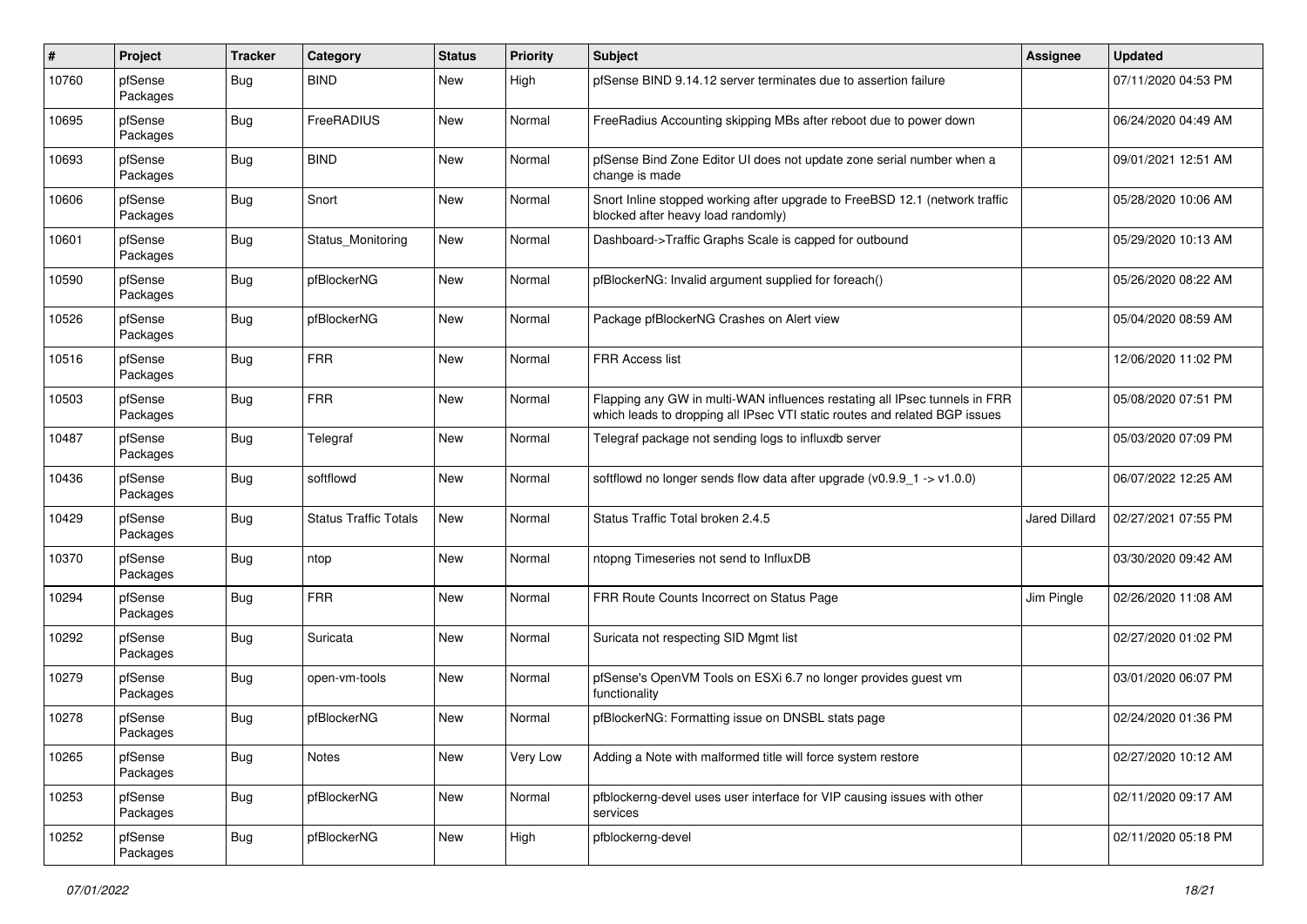| $\pmb{\#}$ | Project             | <b>Tracker</b> | Category                     | <b>Status</b> | <b>Priority</b> | <b>Subject</b>                                                                                       | Assignee             | <b>Updated</b>      |
|------------|---------------------|----------------|------------------------------|---------------|-----------------|------------------------------------------------------------------------------------------------------|----------------------|---------------------|
| 10188      | pfSense<br>Packages | Bug            | pfBlockerNG                  | New           | Normal          | Reputation tab is not working                                                                        |                      | 01/24/2020 10:06 AM |
| 10164      | pfSense<br>Packages | Bug            | pfBlockerNG                  | <b>New</b>    | Normal          | pfBlockerNG dashboard widget position is not maintained when updating                                |                      | 01/06/2020 10:06 AM |
| 9999       | pfSense<br>Packages | Bug            | pfBlockerNG                  | <b>New</b>    | Normal          | unbound fatal error if System Domain in DNSBL and System Domain Local<br>Zone Type is Redirect       |                      | 12/25/2019 08:10 AM |
| 9934       | pfSense<br>Packages | Bug            | Suricata                     | <b>New</b>    | Normal          | suricata update kills WAN interface                                                                  |                      | 02/20/2020 09:17 AM |
| 9895       | pfSense<br>Packages | Bug            | Snort                        | <b>New</b>    | Normal          | snort reinstallation failed                                                                          |                      | 06/23/2021 08:01 AM |
| 9724       | pfSense<br>Packages | <b>Bug</b>     | pfBlockerNG                  | New           | High            | pfblockerng-firewall-filter-service-will-not-start                                                   |                      | 09/05/2019 06:32 AM |
| 9707       | pfSense<br>Packages | Bug            | pfBlockerNG                  | New           | Normal          | Some networks already existing in deny Feeds are not stopped even if<br>existing in custom deny list |                      | 08/28/2019 10:03 AM |
| 9676       | pfSense<br>Packages | Bug            | pfBlockerNG                  | New           | Normal          | AS lookup fails                                                                                      |                      | 12/26/2019 12:17 AM |
| 9662       | pfSense<br>Packages | Bug            | pfBlockerNG                  | <b>New</b>    | Normal          | PfblockerNG do not update after pfsense reboot and wait for next cron task                           |                      | 08/20/2019 09:00 AM |
| 9568       | pfSense<br>Packages | Bug            | Squid                        | <b>New</b>    | Normal          | UFSSwapDir::openLog: Failed to open swap log.                                                        |                      | 05/29/2019 09:18 PM |
| 9537       | pfSense<br>Packages | Bug            | <b>Status Traffic Totals</b> | New           | Normal          | One month offset in displayed data between time changes                                              | <b>Jared Dillard</b> | 05/01/2020 08:27 AM |
| 9500       | pfSense<br>Packages | Bug            | haproxy                      | <b>New</b>    | Normal          | HAproxy does not delete non-applicable action config                                                 |                      | 01/18/2022 06:28 AM |
| 9497       | pfSense<br>Packages | <b>Bug</b>     | AWS VPC                      | New           | Normal          | AWS VPN Wizard: WebGUI times out.                                                                    |                      | 11/13/2019 10:07 AM |
| 9495       | pfSense<br>Packages | Bug            | AWS VPC                      | New           | Normal          | AWS VPC VPN wizard produces incorrect config (SHA256 should be SHA1)                                 |                      | 08/19/2019 02:45 PM |
| 9486       | pfSense<br>Packages | Bug            | softflowd                    | <b>New</b>    | Very Low        | ifindex values used for softflowd are incorrect                                                      |                      | 08/14/2019 02:30 PM |
| 9348       | pfSense<br>Packages | <b>Bug</b>     | <b>ACME</b>                  | <b>New</b>    | Normal          | Results of Acme certificate issuance/renewal are not properly formatted                              |                      | 02/22/2019 12:08 PM |
| 9337       | pfSense<br>Packages | <b>Bug</b>     | Telegraf                     | <b>New</b>    | Normal          | Telegraf ping input fails                                                                            |                      | 02/18/2019 10:40 AM |
| 9286       | pfSense<br>Packages | Bug            | squidguard                   | New           | Normal          | squidGuard - Unable to change IP for sgerror.php URL in configuration                                |                      | 11/13/2019 10:07 AM |
| 9261       | pfSense<br>Packages | <b>Bug</b>     | haproxy                      | New           | Normal          | haproxy GUI failure                                                                                  |                      | 01/08/2019 12:41 PM |
| 9247       | pfSense<br>Packages | <b>Bug</b>     | haproxy                      | New           | Low             | HAProxy multiple server selection on stats pages doesn't work                                        |                      | 01/02/2019 04:44 PM |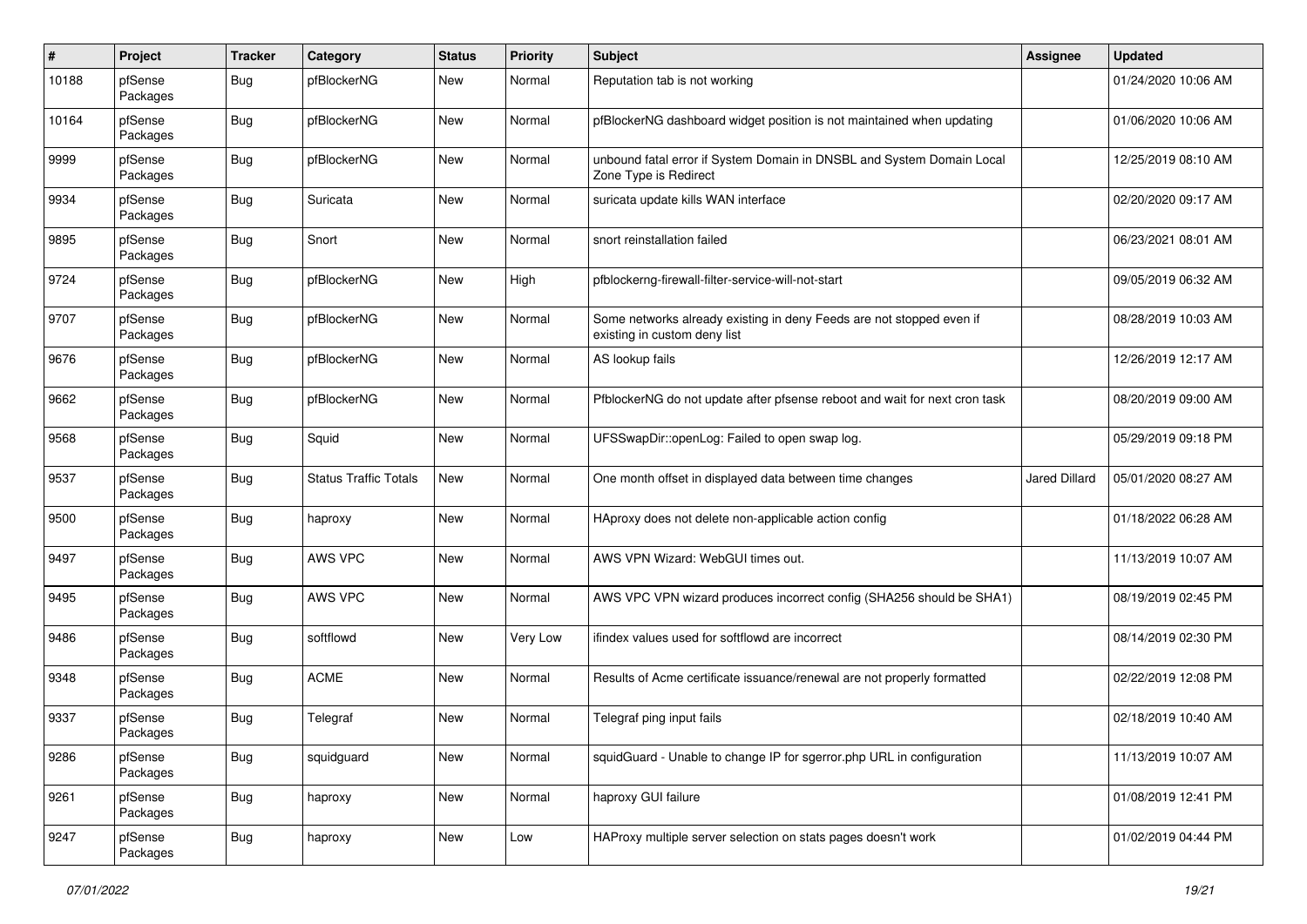| $\pmb{\#}$ | Project             | <b>Tracker</b> | Category    | <b>Status</b> | <b>Priority</b> | <b>Subject</b>                                                                                                                          | Assignee            | <b>Updated</b>      |
|------------|---------------------|----------------|-------------|---------------|-----------------|-----------------------------------------------------------------------------------------------------------------------------------------|---------------------|---------------------|
| 9229       | pfSense<br>Packages | Bug            | Tinc        | New           | Normal          | Tinc package: no way of specifying multiple critical configuration parameters<br>from web interface                                     |                     | 08/13/2019 09:25 AM |
| 9143       | pfSense<br>Packages | Bug            | ntop        | <b>New</b>    | Normal          | ntopng not displaying values in historical correctly                                                                                    |                     | 11/22/2018 07:24 AM |
| 9139       | pfSense<br>Packages | <b>Bug</b>     | Telegraf    | <b>New</b>    | Normal          | telegraf: add ping for default gateway(s)                                                                                               |                     | 05/21/2020 04:23 PM |
| 9138       | pfSense<br>Packages | <b>Bug</b>     | Telegraf    | New           | Normal          | telegraf: add section for custom config lines                                                                                           |                     | 02/18/2019 03:36 PM |
| 9079       | pfSense<br>Packages | <b>Bug</b>     | ntop        | New           | Normal          | High CPU usage of ntopng even during IDLE and no network traffic                                                                        |                     | 12/16/2018 02:40 PM |
| 9025       | pfSense<br>Packages | <b>Bug</b>     | squidguard  | New           | Normal          | SquidGard + Target categories                                                                                                           |                     | 10/08/2018 01:00 AM |
| 9012       | pfSense<br>Packages | Bug            | Squid       | New           | Very Low        | Captive Portal authentication in Squid Proxy Server does not work                                                                       |                     | 10/12/2019 05:06 AM |
| 8909       | pfSense<br>Packages | <b>Bug</b>     | Tinc        | New           | Normal          | tinc package makes /rc.newwanip looping forever                                                                                         |                     | 08/13/2019 09:25 AM |
| 8902       | pfSense<br>Packages | <b>Bug</b>     | haproxy     | <b>New</b>    | Normal          | HAproxy package not use custom DNS for lookup on apply new config                                                                       |                     | 09/16/2018 08:16 AM |
| 8827       | pfSense<br>Packages | <b>Bug</b>     | squidguard  | New           | Normal          | Squidguard: ACL redirect modes 'redirect' and 'err page' send unresolvable<br>URLs to the client.                                       | <b>Viktor Gurov</b> | 12/21/2021 05:49 AM |
| 8752       | pfSense<br>Packages | <b>Bug</b>     | squidguard  | <b>New</b>    | Normal          | For SquidGuard in "Common ACL" menu "Target Rules List" "access" option<br>always stays with default value '---' for my Target category |                     | 08/06/2018 05:53 AM |
| 8705       | pfSense<br>Packages | <b>Bug</b>     | syslog-ng   | New           | Normal          | Syslog-NG error in latest snapshot                                                                                                      |                     | 07/27/2018 10:17 AM |
| 8589       | pfSense<br>Packages | <b>Bug</b>     | FreeRADIUS  | New           | Normal          | FreeRadius 0.15.5_2 ignoring tunnelled-reply=no                                                                                         |                     | 02/18/2019 03:40 PM |
| 8560       | pfSense<br>Packages | <b>Bug</b>     | <b>ACME</b> | New           | Normal          | ACME: can't update DNS records in DNSMadeEasy registar for several<br>domains with different API keys/ids                               |                     | 06/08/2018 01:28 PM |
| 8516       | pfSense<br>Packages | <b>Bug</b>     | FreeRADIUS  | New           | Normal          | FreeRADIUS requires settings re-saved after pfSense upgrade                                                                             | Jim Pingle          | 12/31/2021 05:58 PM |
| 8513       | pfSense<br>Packages | <b>Bug</b>     | FreeRADIUS  | New           | High            | Freeradius 3.x Idap problem                                                                                                             |                     | 02/18/2019 05:22 PM |
| 8454       | pfSense<br>Packages | <b>Bug</b>     | arpwatch    | <b>New</b>    | Very Low        | Arpwatch package break email notifications from other sources                                                                           |                     | 06/23/2022 07:49 PM |
| 8438       | pfSense<br>Packages | <b>Bug</b>     | haproxy     | New           | High            | haproxy: can't use ACL for cert with http-response actions                                                                              |                     | 05/24/2018 01:12 PM |
| 8295       | pfSense<br>Packages | <b>Bug</b>     | syslog-ng   | New           | Normal          | syslog-ng logrotates tls files                                                                                                          |                     | 02/14/2018 06:12 AM |
| 8264       | pfSense<br>Packages | Bug            | FreeRADIUS  | New           | Normal          | Radiusd restart on WAN change results in freeradius not running (and<br>possible solution)                                              |                     | 04/21/2022 12:39 PM |